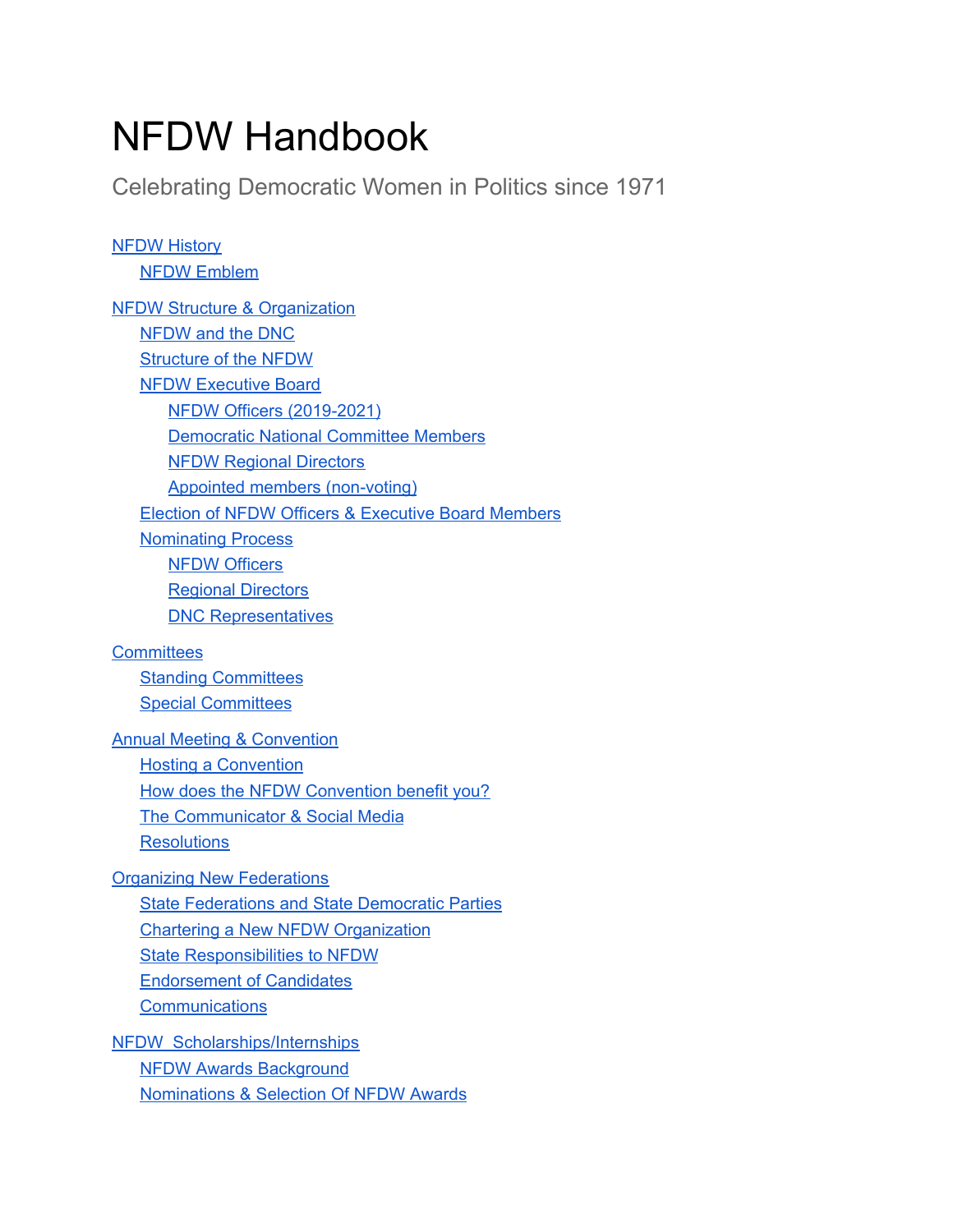| <b>Outstanding Member of the Year</b>                                    |
|--------------------------------------------------------------------------|
| <b>Outstanding Elected Democratic Woman Holding Public Office</b>        |
| <b>NFDW Humanitarian Award</b>                                           |
| <b>Scholarships</b>                                                      |
| <b>Appendix A- Protocol</b>                                              |
| <b>Special Events</b>                                                    |
| <b>Receiving Lines-Introductions</b>                                     |
| <b>General Order For Persons Of Honor</b>                                |
| <b>Rules as Basis for Protocol at NFDW Conventions</b>                   |
| <b>Order Of Business For A Club Meeting</b>                              |
| <b>Appendix B- Forms</b>                                                 |
| <b>Library of Congress Requirements</b>                                  |
| <b>National Federation of Democratic Women Expense Voucher</b>           |
| <b>National Federation of Democratic Women Committee Expense Request</b> |
| <b>Travel Expenses for Board Members</b>                                 |
| <b>Regional Director's Report</b>                                        |
| <b>Regional Director's Semi-Annual Report</b>                            |
| <b>A Sample Resolution</b>                                               |
| <b>Past Presidents</b>                                                   |
| <b>Past National Conventions</b>                                         |
| <b>Parliamentary Procedure Chart</b>                                     |

# NFDW History

The National Federation of Democratic Women (NFDW) evolved from contacts made during a 1971 conference in Washington. NFDW was sponsored by the Women's Division of the Democratic National Committee. Twenty-seven women gathered for breakfast at the Capitol Hilton Hotel. Rilla Moran Woods from Tennessee was elected temporary chair and the group set May, 1972, in Nashville, Tennessee as their first annual meeting.

The following year, Democratic Women from eight states met in Nashville, Tennessee. There, they made the decision to organize as the National Federation of Democratic Women. Rilla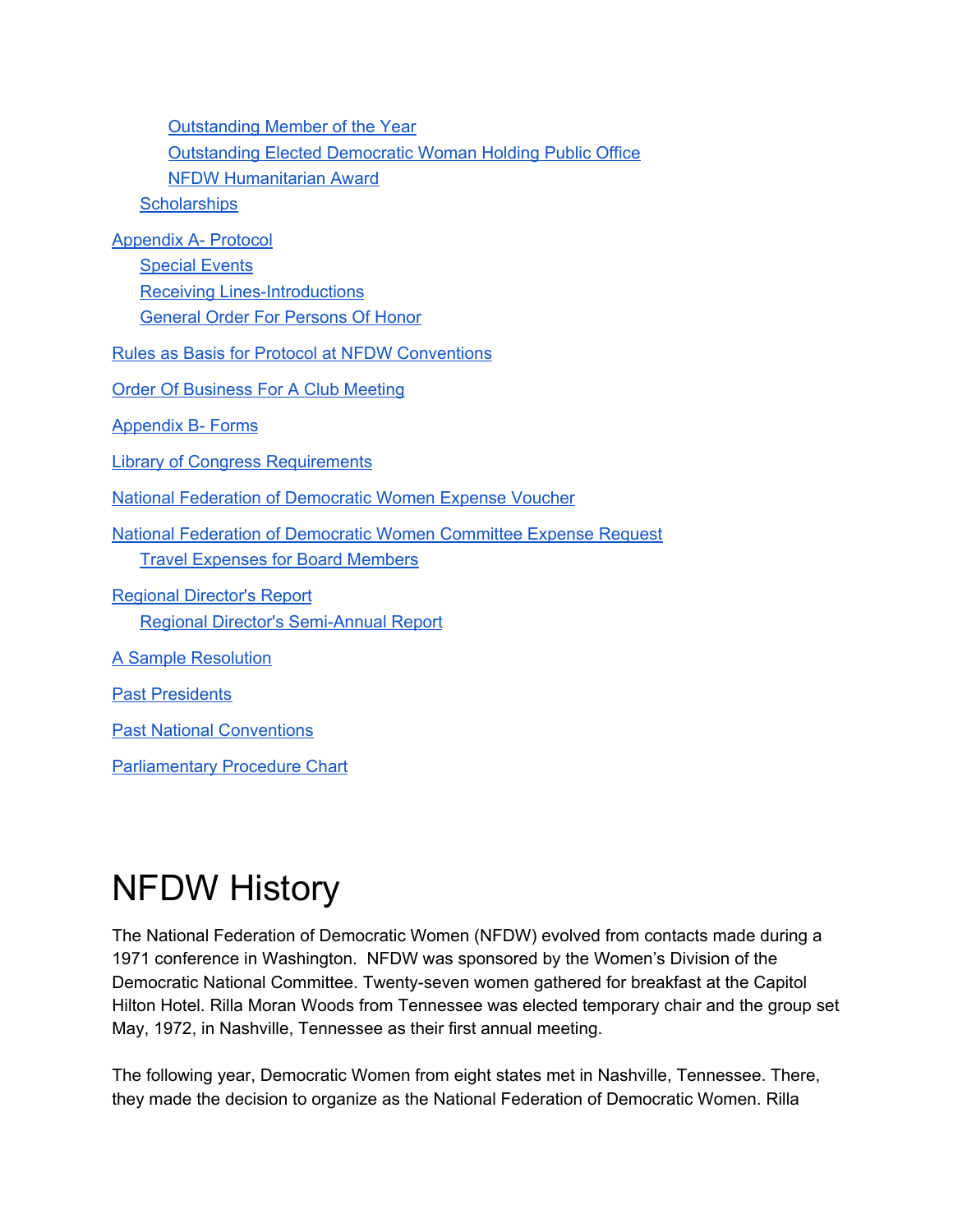Moran Woods was elected the first President of the Federation, and served until 1977 when Jean Ohm of South Dakota was elected president.

The first NFDW Convention was held at the Shoreham Hotel in Washington, D.C. in May, 1973. Annual conventions have taken place throughout the country, as well as Puerto Rico.

While the "Women's Division" of the DNC ceased operation in 1977, NFDW has experienced growth in both numbers and stature within the Democratic Party. The National Federation of Democratic Women works to unite their wonderful diversity of devoted women behind one common goal: the support of the Democratic Party's increased involvement of women in the political process.

During the period 1972-1977, the Federation gained recognition from the Democratic National Committee as the official women's organization and received a seat on the DNC Executive Committee and three seats on the DNC. Rilla Moran Woods, the late C. DeLores Tucker, and Caroline Wilkins were instrumental in establishing this official recognition for the NFDW. The National President of the NFDW and two NFDW members elected by the delegates serve on the DNC. The NFDW President holds a seat on the Executive Board of the DNC. Today, the NFDW is recognized as one of the premier grassroots women's organizations in the nation. The NFDW currently has over 39 active member states or territories. NFDW member states are grouped by region with elected officers representing the geographic boundaries. The NFDW has been a potent force within the Democratic Party. The NFDW has members serving on committees, and holding national offices, as well as holding powerful leadership position in their states.

#### NFDW Emblem



The NFDW emblem was designed in honor of the organization's tenth anniversary. In the center, Lady Justice is portrayed minus the blindfold and holding balanced scales. She stands above a garland featuring the inscription, "Liberty, Equality and Justice."

#### **Purpose**

NFDW Bylaws adopted in May, 1973 define the objectives:

● To unite women of the Democratic Party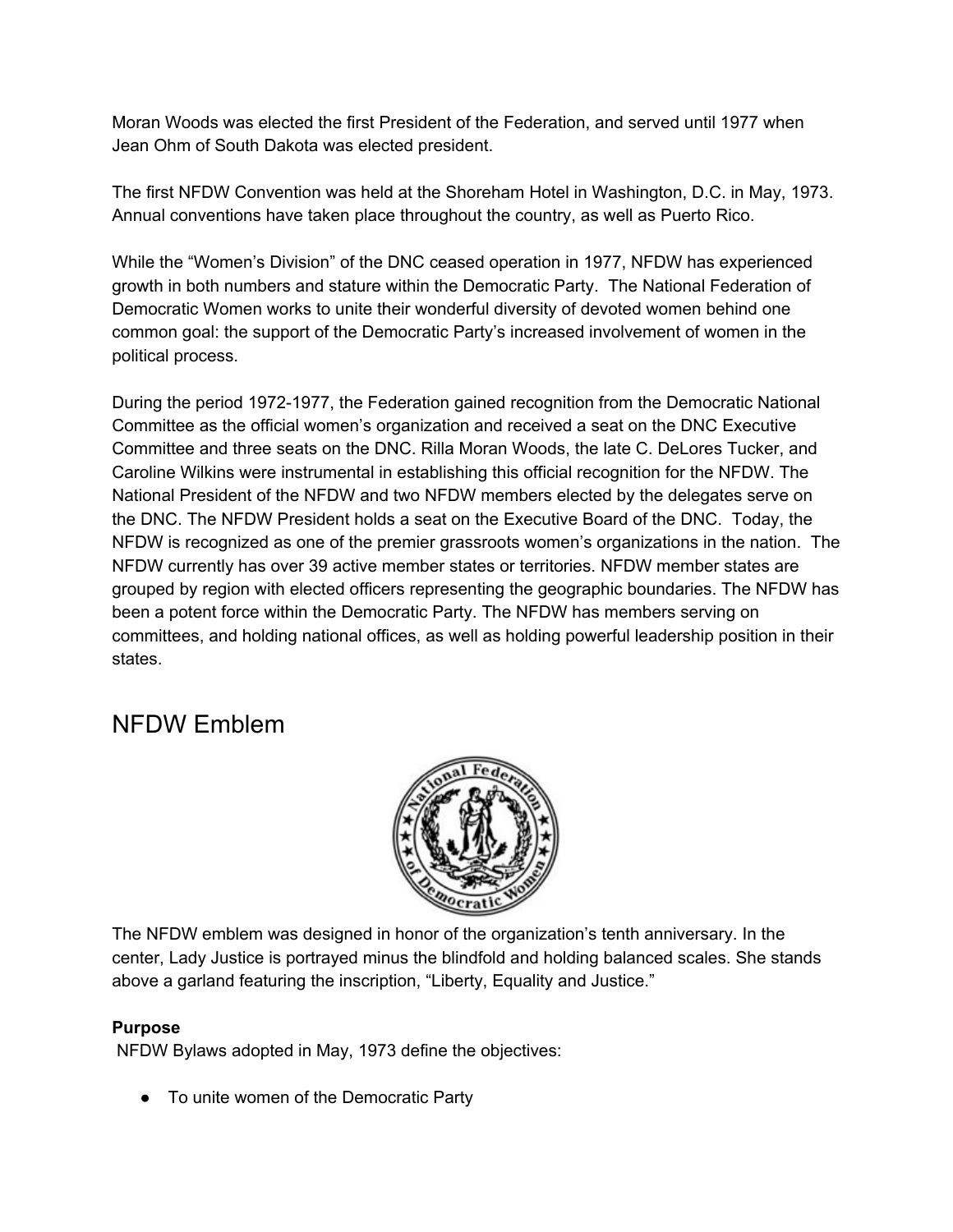- To promote the cause of the Democratic Party
- To encourage full participation of women at every level of the Democratic Party structure.

In accomplishing these objectives, NFDW:

- Encourages our members to seek Democratic Party offices and public offices.
- Sponsors a young woman intern annually at DNC through the NFDW Founders Award.
- Sponsors a young woman intern at their State Party Headquarters through the Agnes T. Bird Award.
- Sponsors a young woman intern at Emerge America through the Emerging Leader Fellowship
- Honors outstanding Democratic women in public office within the membership of NFDW. ADD MORE INFO HERE – WE DO MORE THAN THIS TO ACCOMPLISH OUR MISSION

# NFDW Structure & Organization

## NFDW and the DNC

NFDW has three positions on the DNC: the Federation President and two members elected by the NFDW convention for a four year term in the same year as the election of the President of the U.S. The President of NFDW is a member of the DNC Executive Committee. These positions are provided for in the Charter of the Democratic Party of the United States.

- DNC representatives are not proposed by the Nominating Committee.
- Two (2) DNC members are elected at the NFDW Convention in the year of the election of the President of the United States.
- $\bullet$  A term consists of four (4) years.
- DNC members may be re-elected.

## Structure of the NFDW

The NFDW consists of Full Member States, Provisional Member States, Individual Clubs, and Individual Memberships. Individual Club Memberships and Individual Memberships are for those who reside in states that are not members of the NFDW.

- A Full Member State is defined as one that has a statewide Democratic Women's Federation that is recognized by its State Party and pays NFDW dues, which are \$250 annually.
- A Provisional Member State is defined as one that does not have a statewide Democratic Women's Federation, but is recognized by its own State Party and pays NFDW dues of \$200 annually.
- Club Memberships are those clubs in states that do not qualify for either Full or Provisional Membership and pay NFDW dues of \$100 annually.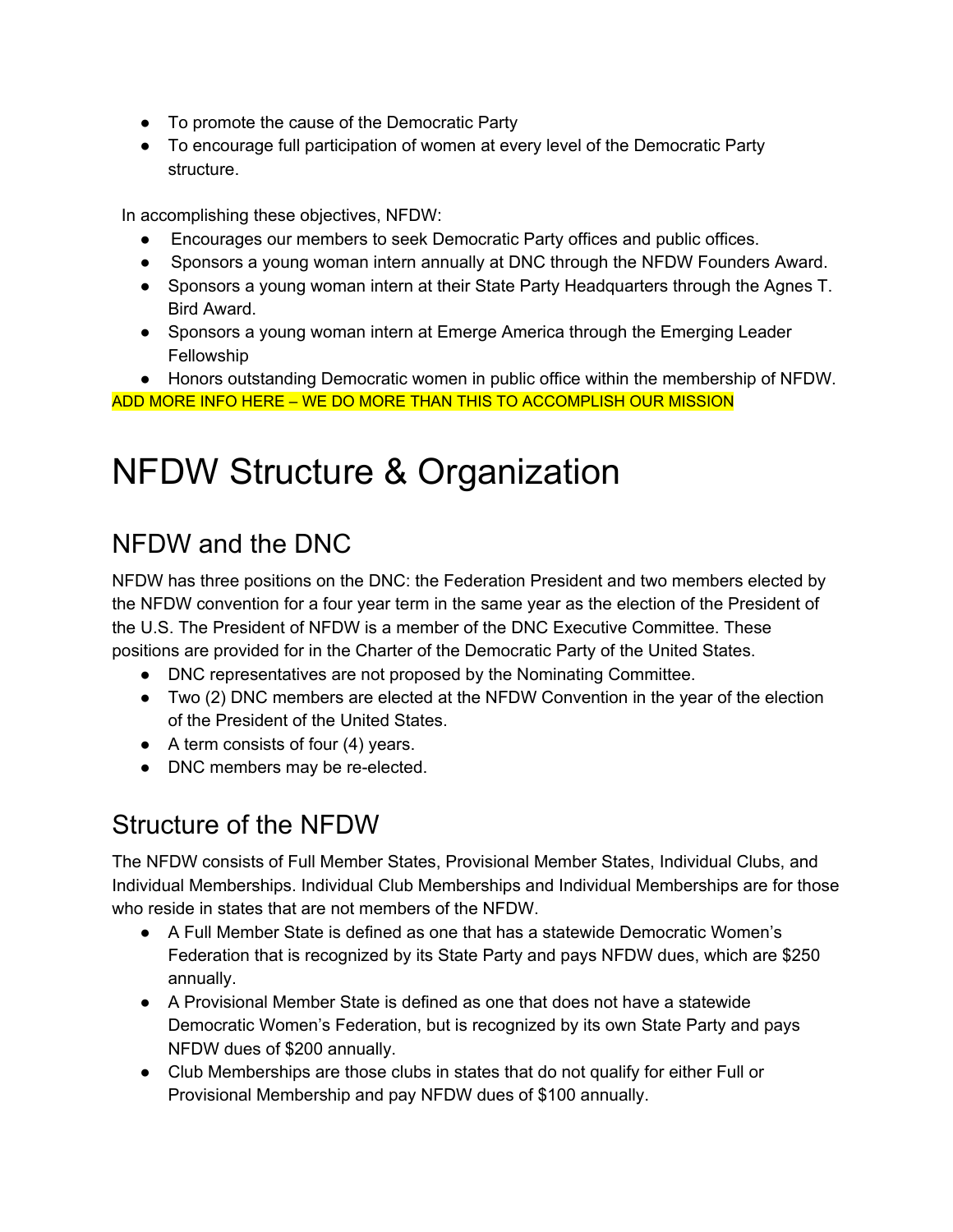● Individual Memberships are available to those individuals who do not live in a Membership State or belong to a member club, but pay individual NFDW dues of \$25.

#### NFDW Executive Board

The work of NFDW is carried out between Conventions by the Executive Board. The *Communicator* newsletter, website, social media and e-mails are used to inform members about activities of the Board and State Federations. The NFDW Executive Board meets immediately before and after Convention. An Executive Board meeting is usually called in the fall. The Board holds regular telephone conference calls to cut expenses and travel time. For additional information, visit www.NFDW.com.

| <b>President</b><br>Mary "Cindy" Jenks (MO)<br><b>HC1 Box 693</b><br>Fairdealing, MO 63939<br>marysjenks@yahoo.com           | 1 <sup>st</sup> Vice President<br>Carol Comito<br>16734 E. Gunsight Dr. #212<br>Fountain Hills, AZ 85268<br>602-793-5326<br>ccbpw@aol.com |  |  |
|------------------------------------------------------------------------------------------------------------------------------|-------------------------------------------------------------------------------------------------------------------------------------------|--|--|
| 2 <sup>nd</sup> Vice President<br>Susan Rutt (PA)<br>1852 S. Wood Street<br>Allentown, PA 18103<br>susanrutt@aol.com         | 3rd Vice President<br>Gail Buckner (GA)                                                                                                   |  |  |
| 4th Vice President<br>Susan Shelton (TX)<br>PO Box 152783<br>Austin, TX 78715<br>Susan.shelton.tdw@gmail.com<br>512-736-2662 | 5 <sup>th</sup> Vice President<br>Winifred Carson-Smith (DC)                                                                              |  |  |
| <b>Recording Secretary</b>                                                                                                   | <b>Treasurer</b>                                                                                                                          |  |  |
| Bernadette Vadurro (NM)                                                                                                      | Debi Thompson (OK)                                                                                                                        |  |  |
| <b>Immediate Past President</b><br>Susanna French (KY)                                                                       | <b>Past President</b><br>Joanne Sullivan (CT)                                                                                             |  |  |
| 2650 Brewers Highway<br><b>Benton, KY 42025</b>                                                                              | 237 Kings Landing<br>Windsor, CT 06095                                                                                                    |  |  |
| 270-205-1316                                                                                                                 | 860-402-1076                                                                                                                              |  |  |
| susannafrench@gmail.com                                                                                                      | Sullivanjl1028@gmail.com                                                                                                                  |  |  |

#### NFDW Officers (2019-2021)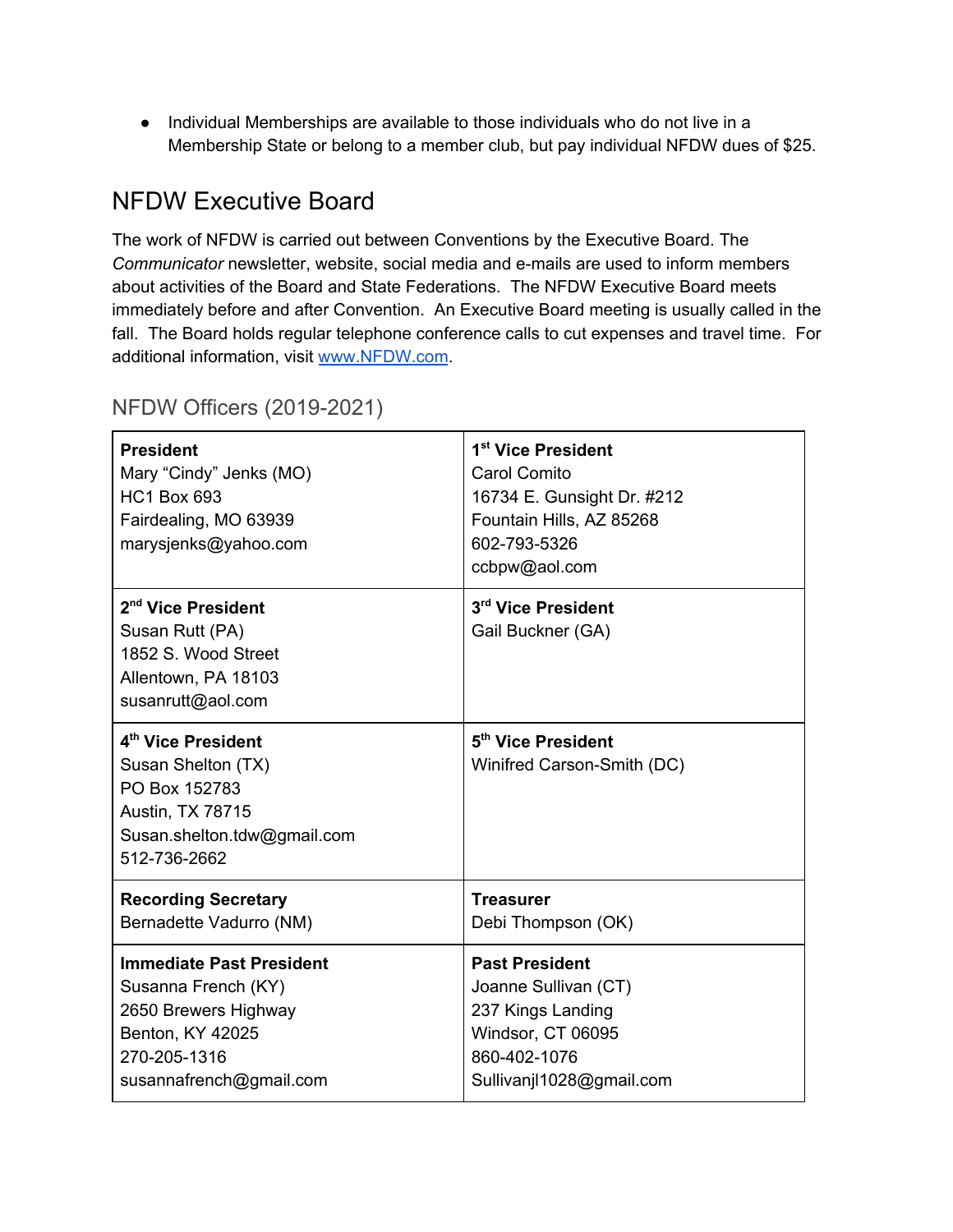#### Democratic National Committee Members

| Mary "Cindy" Jenks (MO)<br>168 Oak Ranch Lane<br>Fairdealing, MO 63939<br>marysjenks@yahoo.com               |  |
|--------------------------------------------------------------------------------------------------------------|--|
| Virgie M. Rollins<br>19432 Burlington Dr.<br>Detroit, MI 48203<br>313-892-6199<br>virgiemrollins@hotmail.com |  |
| Joanne Sullivan (CT)<br>237 Kings Landing<br>Windsor, CT 06095<br>860-402-1076<br>Sullivanjl1028@gmail.com   |  |

#### NFDW Regional Directors

| <b>Eastern Region</b><br>Elizabeth Duarte (CT)                                                                                   | <b>Midwestern Region</b><br>Dorothy Adams (MO)<br>P.O. Box 328<br>Senath, MO 63876<br>573-738-2854<br>dotjadams1@gmail.com |
|----------------------------------------------------------------------------------------------------------------------------------|----------------------------------------------------------------------------------------------------------------------------|
| <b>Southern Region</b><br>Barbara Faison (NC)<br>524 Fayette Street<br>Clinton, NC 28328<br>910-590-7846<br>Faison 2@hotmail.com | <b>Western Region</b><br>Pam Cordova (NM)                                                                                  |

Appointed members (non-voting)

| <b>Corresponding Secretary</b> | Parliamentarian         |
|--------------------------------|-------------------------|
| Carin Chase (WA)               | Wanda Bynum-Ashley (AR) |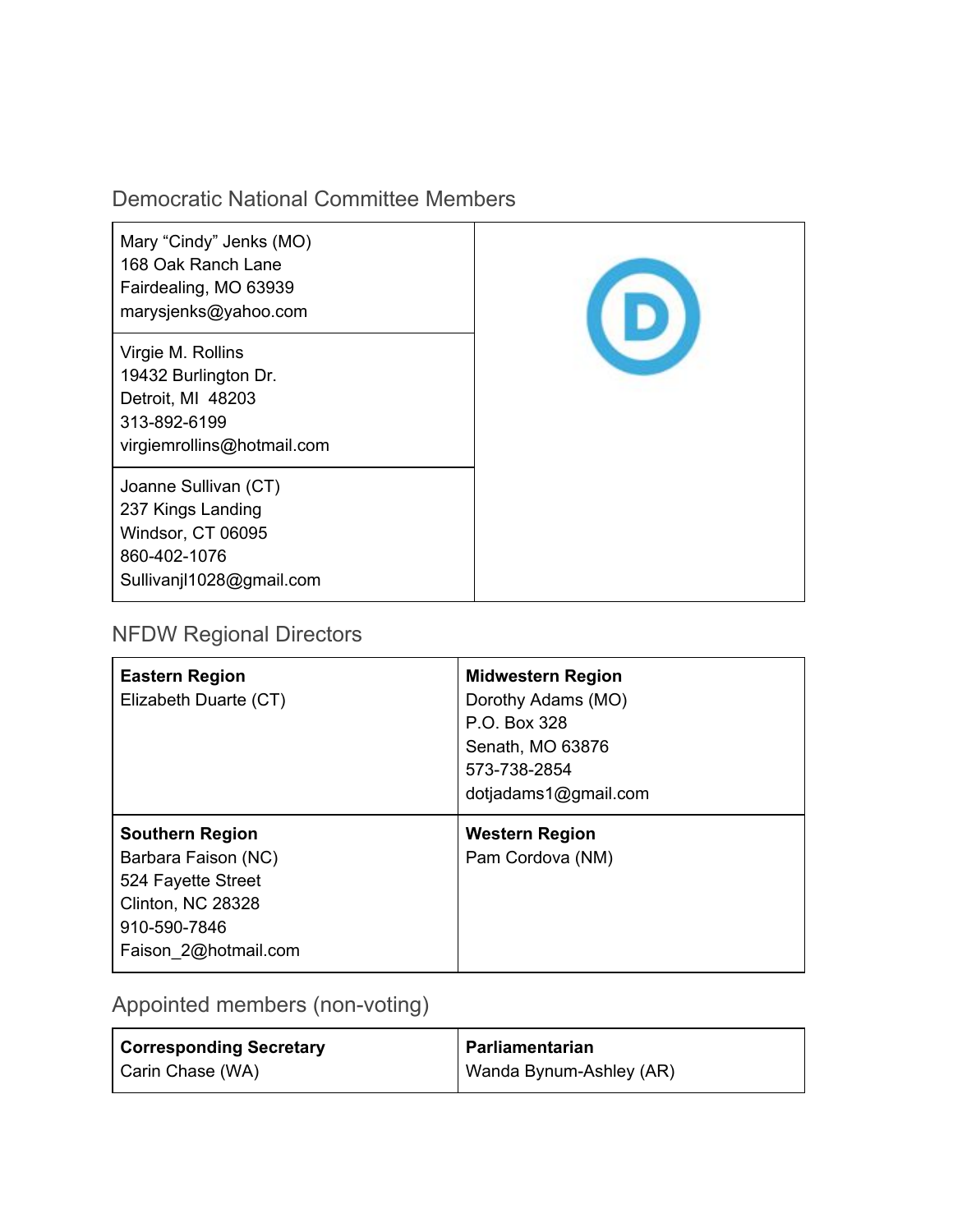#### Election of NFDW Officers & Executive Board Members

Elections of officers and the Executive Board are conducted in odd number years. The Nominating Committee of nine persons is elected in even numbered years. One member from the Executive Board serves on the Nominating Committee along with two members elected from each Region. No two persons from the same state may serve on the Nominating Committee. NFDW Regions are defined in the By-laws and follow the Regions of the Democratic National Committee (DNC). The Nominating Committee members may not serve consecutive terms.

There is a process for being a candidate for a NFDW office. It begins during even numbered years, when members of the nominating committee are selected at the annual convention. Two members of the nominating committee are elected to represent each region and an additional at-large member is selected from the executive board. The names of those candidates for the NFDW officers are selected by the nominating committee and must meet the following criteria:

- Must have been a member of her State Federation for three years.
- Must have participated in at least one prior NFDW Convention.
- Must submit a resume.
- Other letters of recommendation are encouraged.

To be eligible for election as an NFDW Regional Director, a candidate must have been a member of her State Federation for three years and have participated in at least one prior NFDW Convention in addition to the Convention where she is being considered for office. Regional Directors will be elected at their regional meeting, which is held during the NFDW Convention in the odd numbered years. No Regional Director shall be eligible to serve more than two (2), two-year terms, consecutively in office.

The NFDW election of officers system is likely different from others in which you have participated. Everyone attending is registered as a delegate, but that does not entitle every individual a vote. Our votes are determined by membership status. A Full Member State is entitled to twenty (20) votes regardless of how many delegates from the state are registered at the convention. Clubs are entitled to one (1) vote. Individual Members will caucus and select from among themselves the delegate who will cast their one vote.

If your state is eligible for 20 votes and there are two or more candidates running for the office, your delegation will caucus to determine which candidate(s) will receive your state's votes. Votes will be cast by voice, and the State President will present the number of votes cast by her delegation.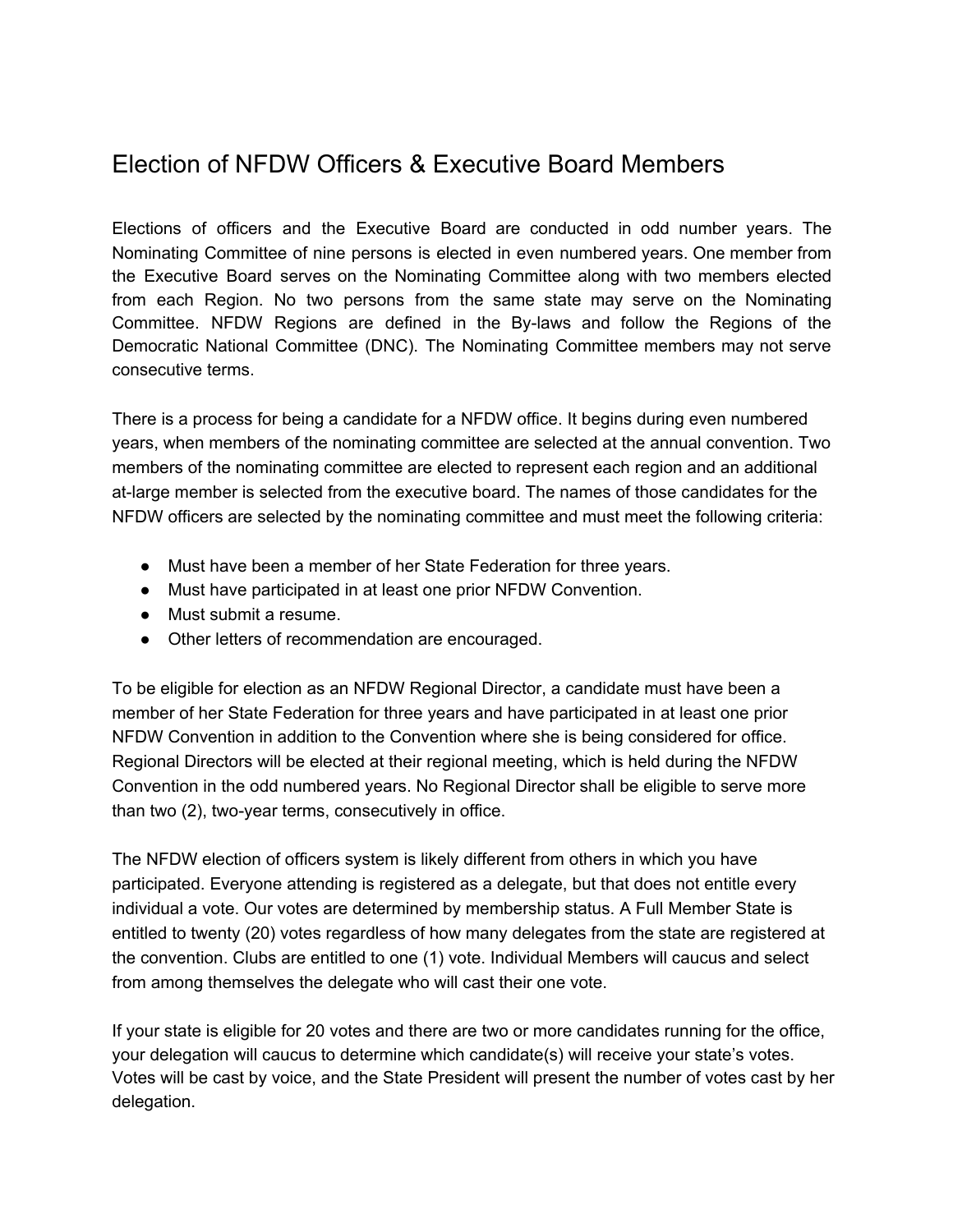## Nominating Process

#### NFDW Officers

- Officers must be from states holding Full Membership (See current NFDW By-Laws).
- Officers are elected in the odd numbered year for a term of two (2) years.
- No officer may serve more than one (1) term in the same office.
- A nominee must have participated in at least one (1) NFDW Convention in addition to the one at which the election of officers is held.
- Nominee's resumes must be submitted with talents/skills highlighted along with an endorsement from her state Federation Executive Board.
- Submission of a black and white photograph.
- A signed statement from the candidate that says she "will serve if elected to the office
- of {office name}." This statement is requested after the candidate has been contacted by the Nominating Committee for permission to put forth her name.
- No Region shall have more than two (2) elected officers nor more than one (1) elected from the same state.

#### Regional Directors

- Regional Directors are not proposed by the Nominating Committee.
- The four (4) Regional Directors are elected from their respective caucuses at the NFDW convention in the odd numbered years.
- No written resume is required.
- Regional Directors may serve two (2) consecutive terms for a total of 4 years.
- Nominees must have participated in at least one (1) NFDW Convention in addition to the one where the election is held.
- Regional Directors must be from states holding Full Membership.

#### DNC Representatives

- DNC representatives are not proposed by the Nominating Committee.
- Two (2) DNC members are elected at the NFDW Convention in the year of the election of the President of the United States.
- $\bullet$  A term consists of four (4) years.
- DNC members may be reelected.

# **Committees**

Standing and Special Committees shall be appointed by the President and approval of the Executive Board. Committee Chairs shall be appointed for one (1) year *with the exception of the*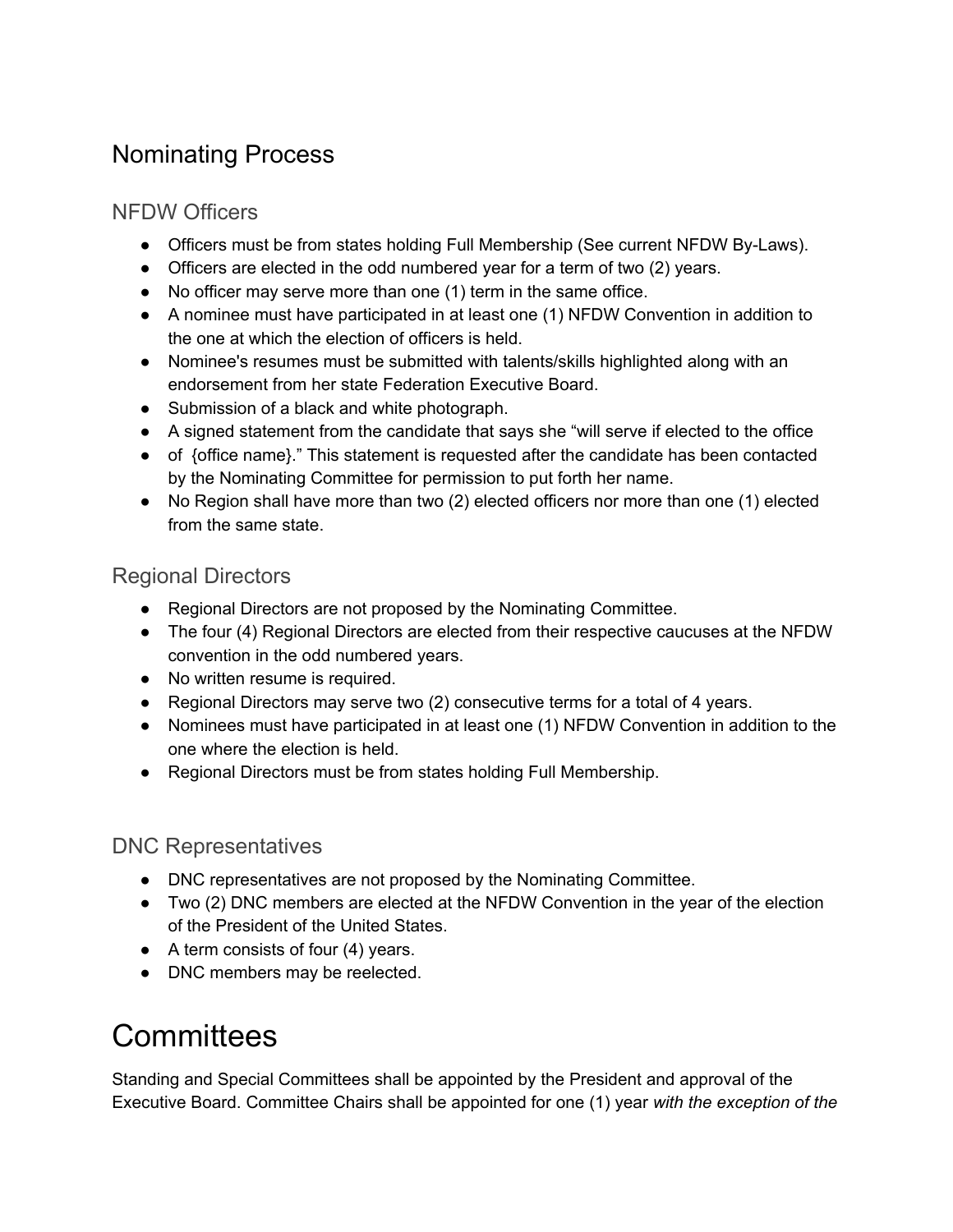*Audit and Public Relations Committees, who are appointed for a term of two (2) years and the History Committee, who have a staggered election every two years.* Reappointment shall be at the option of the President with the consent of the Board.

## Standing Committees

An NFDW Vice President serves on the History Committee. Committees meet at designated times before and/or during Convention. Committee work between Conventions is conducted by phone, FAX, e-mail, or by prior approval of the President if held in person. The standing committees are:

- 1. **Bylaws**: The call for Bylaw Amendments shall be issued at convention and mailed within the quarter thereafter. All proposed amendments to the bylaws shall be sent to both the Chair of the Bylaws Committee and to the President no later than February 1st. All amendments either proposed by the members-at-large or the Bylaws Committee shall be mailed with the Call to the Annual Meeting. The committee shall review all proposed amendments and make recommendations to the Annual Convention with respect to their adoption.
- 2. **Legislative**: This committee shall work with the DNC on pending and proposed legislation and shall disseminate information to the members, together with the written view of the committee, giving consideration to resolutions passed by the NFDW Resolutions Committee.
- 3. **Budget**: This Committee shall present a proposed budget to the Executive Board for consideration at the first Executive Board Meeting. The Treasurer shall serve as a member of this committee.
- 4. **Finance**: The committee shall plan and execute all fundraising with approval of the Executive Board. At least one (1) Vice President shall serve on this committee.
- 5. **Resolutions**: Resolutions must be submitted to the Chair of the Resolutions Committee one (1) month prior to the Annual Meeting. The Resolutions Committee shall present all resolutions to the Annual Meeting together with their recommendations. Resolutions signed by at least ten (10) delegates representing at least five (5) states may be received from the floor.
- 6. **History**: The committee's purpose shall be to receive all NFDW records, artifacts and memorabilia for deposit at the organization's permanent storage site. The committee shall be responsible for collecting, organizing and archiving such items. Five (5) members shall each serve staggered terms of two (2) years. Members from the Eastern and Midwest Regions shall elect their members in the even numbered years; the Southern and Western Regions shall elect in the odd numbered years at the Annual Convention. The President shall appoint the fifth member who shall serve a term of two (2) years. The committee shall choose the chairman.
- 7. **Public Relations**: Shall consist of four (4) members, one from each region who shall be responsible for the submission of accurate information concerning their region for the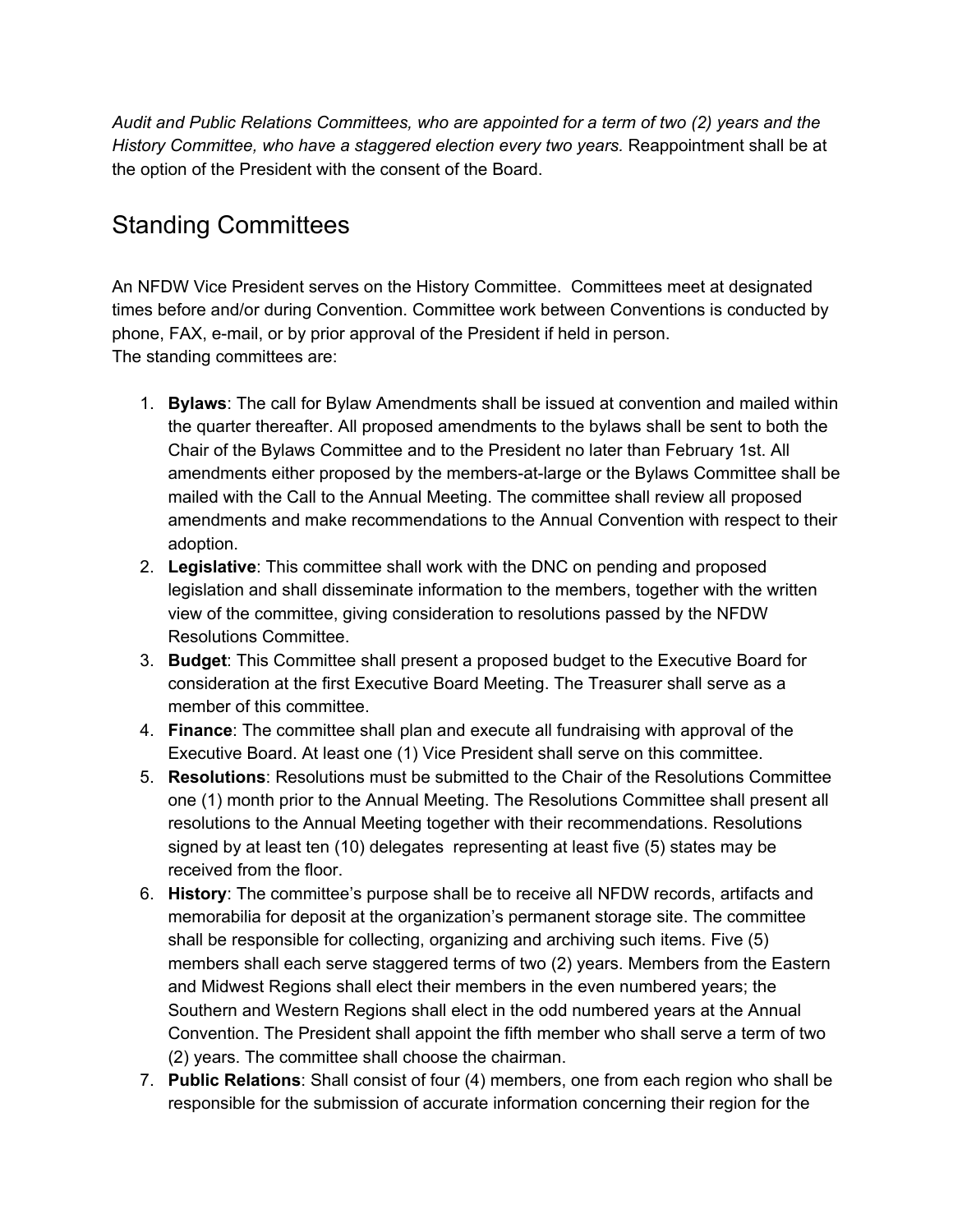web site as well as the *Communicator* newsletter and sending it to the webmaster for posting. Members shall be appointed by the President for a term of two (2) years that shall coincide with the election of officers.

8. **Audit**: Shall consist of three (3) members appointed by the President to serve for a term of two (2) years that coincide with the election of officers. The committee is responsible for auditing the books and records of NFDW each fiscal year and reporting the findings to the Executive Board and to the membership as a whole at the Annual Convention. The Treasurer of NFDW shall submit the books and records to the Audit Committee within sixty (60) days of the close of the fiscal year under audit. The committee is also responsible for auditing the books and records of the Annual Convention. The Treasurer of the Annual Convention will submit a preliminary report to the Audit Committee within sixty (60) days of the close of the Annual Convention and a complete report within ninety (90) days of the close of the Annual Convention. The findings of the audit results shall be given to the Executive Board by the beginning of the fiscal year following the Annual Convention and to the membership at the next Annual Convention**.**

## Special Committees

Each of these committees should include *at least one* member from each of the four (4) regions; Eastern, Southern, Midwestern, and Western. A member of the NFDW Board will be appointed to serve as an advisor and/or member of each of these committees. The committee is responsible for reporting and updating the membership at the Annual Meeting.

Current Special Committees are:

- 1. **Awards and Internships**: This Committee reviews and choose awardees for the following awards: NFDW Member of the Year; NFDW Humanitarian Award; and Outstanding Elected Democratic Woman Holding Public Office as well as two Internship Awards: The Rilla Moran Woods Internship, the Agnes Bird Internship and the Emerging Leader Fellowship. All of these awards are presented at the Convention at the Awards Luncheon.
- 2. **Convention Planning and Oversight**: This Committee will engage in the development and oversight of national conventions. The Convention Planning & Oversight Committee will work as a team to oversee all functions of the annual meeting/convention and will be made up of the NFDW President, NFDW Immediate Past President, NFDW 1st Vice President, Immediate Past NFDW Convention Chair, and the current NFDW Convention Chair(s).
- 3. **Credentials**: This Committee reviews credentials of individual states and other members attending the Convention. States must be in good standing with paid dues to have a vote at the Convention. The Credentials Committee must also review the requirements of membership of Provisional Members, Individual Members, and Club Members,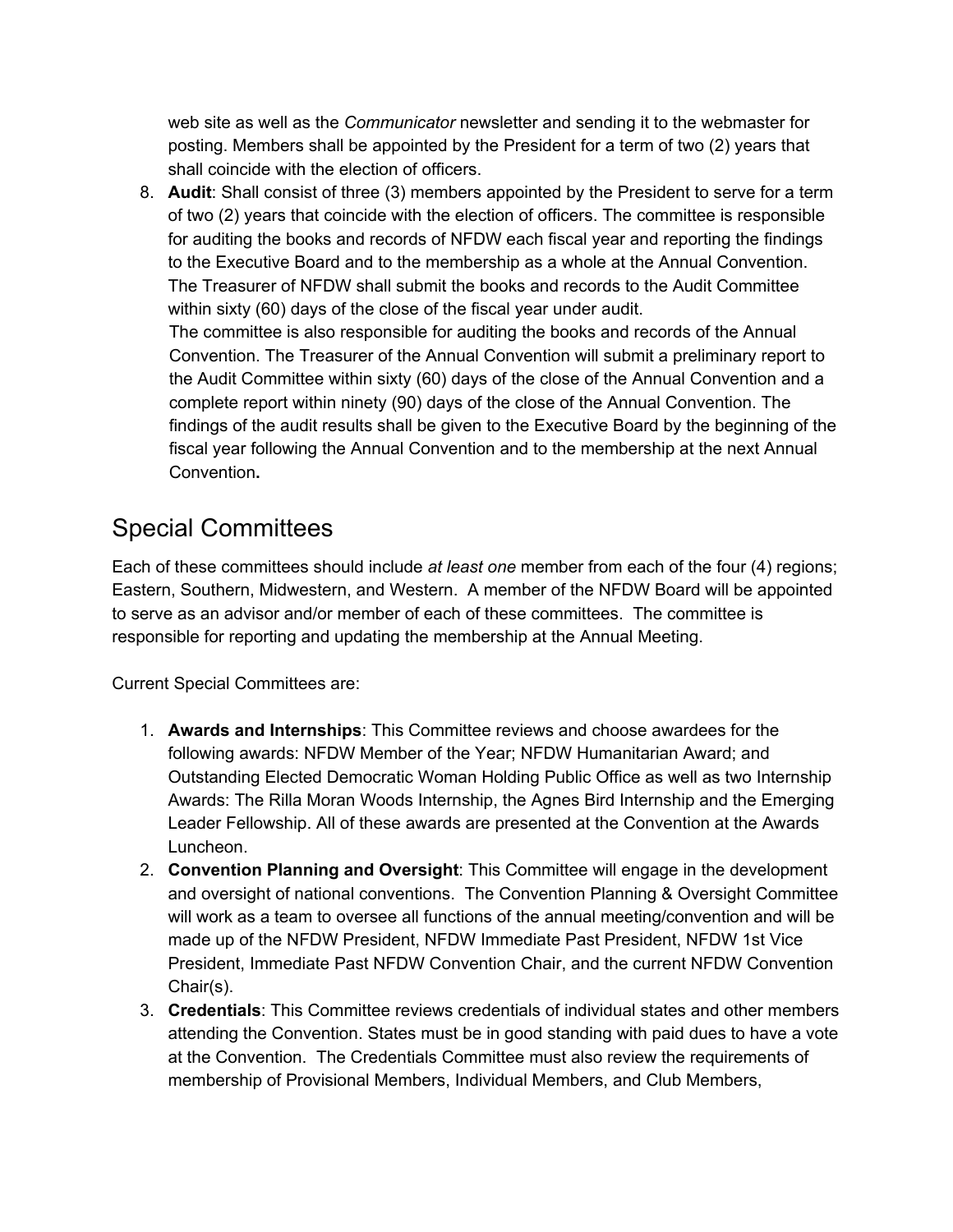according to the Bylaws of the NFDW, to determine their eligibility to vote at the convention.

- 4. **Finance/Fundraising**: This committee plans Fundraising Activities throughout the year and at the annual convention to support the organizational expenses of the NFDW.
- 5. **Growth & Development/Membership**: This Committee encourages growth within the organization and reaches out to new members and additional States for further growth in the NFDW.
- 6. **Political Education/Training**: This Committee encourages workshops and political training for the NFDW to encourage members to run for political office and train members to work on political campaigns.
- 7. **Rules**: This Committee determines the rules of the Convention.
- 8. **Social Media**: This committee works with the Public Relations Committee to monitor the NFDW's presence on Facebook, Twitter, and other social Media outlets and keep it up to date.
- 9. **Women in Blue**: This Committee is an advocacy group to connect with elected officials at the state and national levels. Each State is encouraged to have a "Women in Blue" Day at their State Capitol and lobby for issues that are of importance to their State Federation and to the NFDW.
- 10. **Young Women's Leadership**: This Committee encourages young Democratic women to become interested in the political process and run for political office.

# Annual Meeting & Convention

The NFDW meets in Convention annually between April 1st and June 30th in locations with the intent and desire to rotate north, south, east and west. The NFDW Executive Board, at the conclusion of the preceding convention, chooses the time and place. The NFDW President brings the Executive Board's recommendation to the annual convention for a vote of approval.

## Hosting a Convention

States vying to host the National Convention must be in good standing with the NFDW including an official letter of invitation from the host State President, and present its proposal to the NFDW Executive Board preferably three years in advance of the proposed date of the convention. (Refer to information packet about submitting a Convention bid.) The proposal must be in writing for its consideration. The following information is essential: location, dates, hotel accommodations and transportation. Letters of Support from elected officials, etc., are vital to the success of the proposal. The contact person and other pertinent information regarding the proposal must be submitted to the National President of NFDW. The NFDW President will submit it to the Executive Board for its consideration.

Once the host state has received the endorsement of the NFDW President and Executive Board, a Convention Chair or Co-Chairs are appointed along with a core planning group to work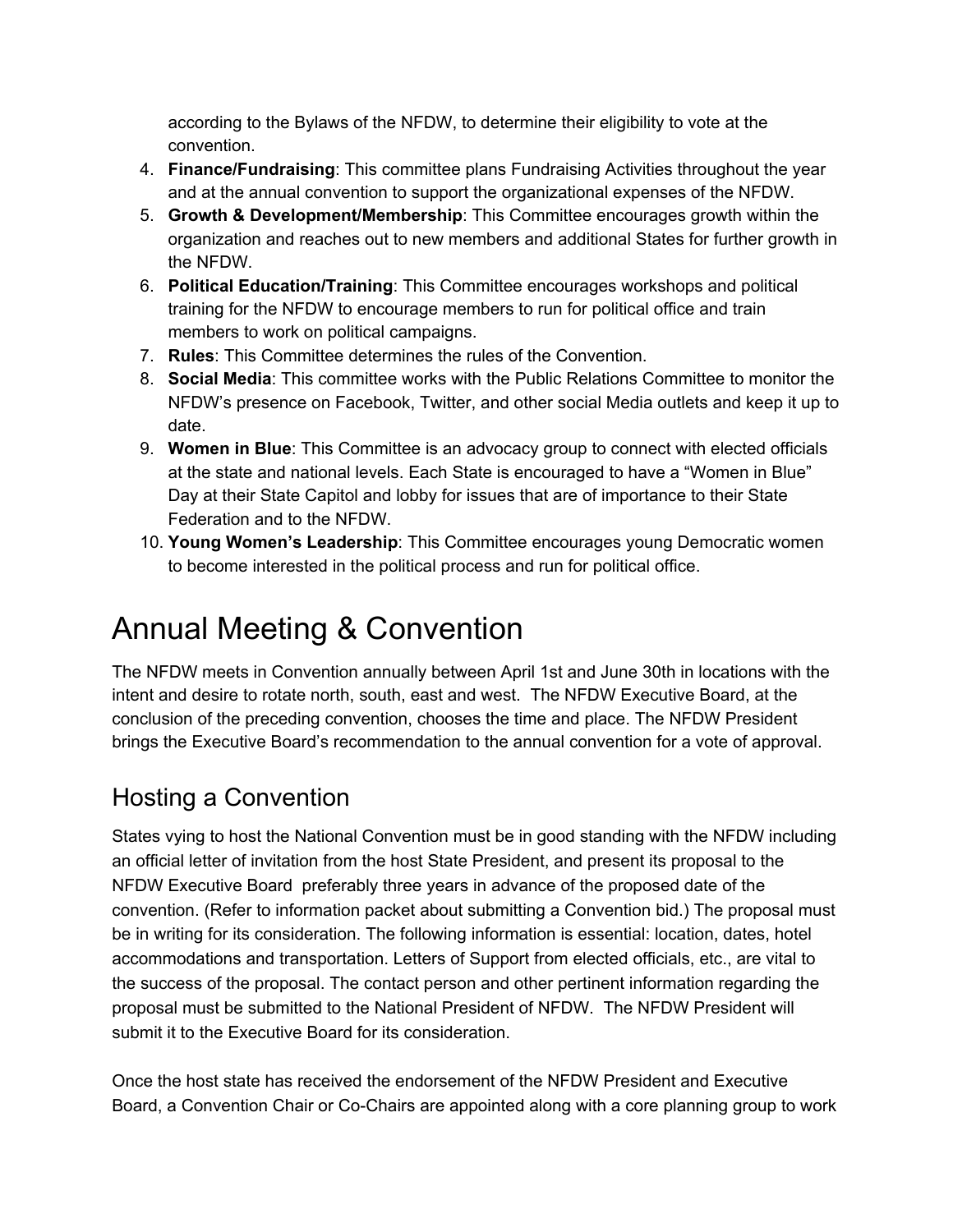in conjunction with the NFDW Convention Planning and Oversight Committee. The core planning group should become familiar with the NFDW Convention Guidelines.

The NFDW Convention Planning & Oversight Committee shall report to the NFDW Executive Board on the progress of arrangements. Deadlines for registration, submission of nominees for office, honors and awards, and resolutions are set early and published for the membership in The *Communicator*.

## How does the NFDW Convention benefit you?

There are all kinds of valuable information that you will receive while attending the National Convention such as:

- Leadership Training: Workshops shall be offered during the convention that will broaden your perspective. It is important that you attend the workshops so that you can take the information back to your own club.
- Fundraising: This is a great networking system where you learn successful fund-raising methods from other states. Remember a stolen idea is a form of flattery.
- Committee Participation: If you feel that you would be interested in serving on one of the appointed committees, approach one of the NFDW National Board Members and let them know of your interest. Committee sign-up forms are available to participants during the annual meeting. This form can also be found on the NFDW.com website. If you are interested in serving on a committee, contact the committee chair or the NFDW president to express interest in serving. We are always looking for new members!
- Worthwhile Contacts: The many friendships that will develop and the VIPs that you will have the opportunity to meet could prove to be invaluable. Treasured friendships have resulted among the NFDW Convention Attendees.

## The *Communicator* & Social Media

The *Communicator* is NFDW's newsletter, that is published quarterly and distributed on the website and via e-mail. All State Federation Presidents, the NFDW Executive Board and Committee Chairs are to keep abreast of NFDW information in the *Communicator*. ALL members of the States are encouraged to access the *Communicator*. State Presidents are encouraged to share NFDW news with members. Information about NFDW events and the *Communicator* is posted on the Federation website, www.NFDW.com.

The NFDW has an active presence on social media including an official Facebook page, a Facebook group and a Twitter account. Members are encouraged to follow the NFDW socially and to contribute to the information and public visibility of the organization.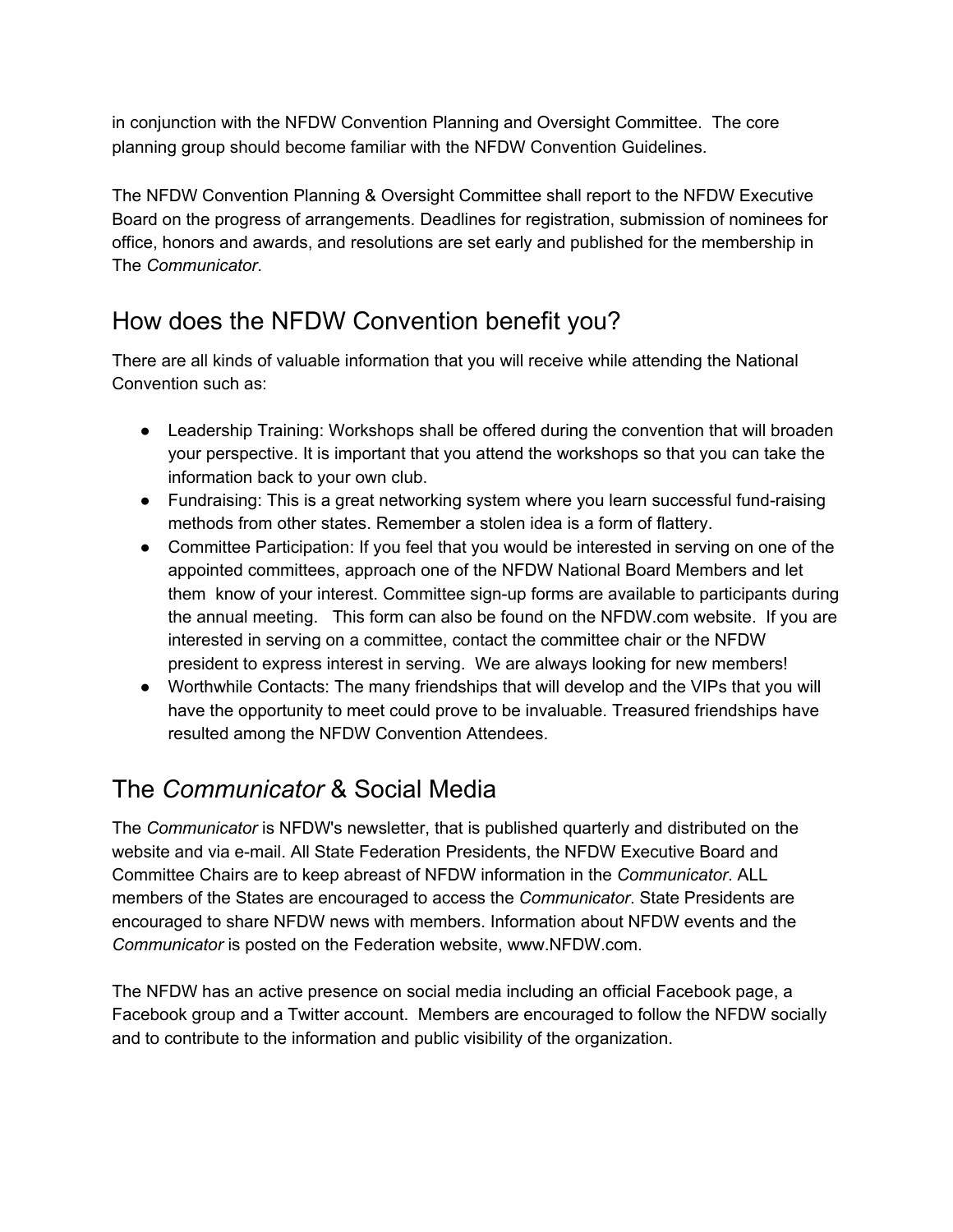## **Resolutions**

Resolutions to be considered at Convention must be submitted to the Chair of the Resolutions Committee one month prior to the opening of Convention. The Resolutions Committee presents the Resolutions to the convention with their recommendations. Resolutions may originate at Convention if signed by at least ten delegates representing at least five states. Resolutions passed in Convention are forwarded to the appropriate legislative body, the DNC or elected officials, for consideration. NFDW Resolutions are on topics of national scope and do not cover local or regional topics.

Resolutions should be short and to the point, addressing only one concern. They should contain no more than the three statements, beginning with "Whereas" and should make only one recommendation in the statement beginning with "Be it resolved". The resolve should require action that can be accomplished. There should be only one issue in a resolution. If more than one is needed, a separate resolution should address that issue. A Sample Resolution is included.

# Organizing New Federations

The reasons that you initiate a new DWC are to:

- increase members and activists in your region and state,
- provide a new outlet and forum for like-minded women and men,
- start one which is fun, easy and inspiring,
- increase new friends and acquaintances, and
- increase your leadership contribution to your state organization and NFDW.

#### State Federations and State Democratic Parties

Many State Federations have representatives on their State Democratic Executive Committees. If your State Federation is not so represented, you should appoint a Committee to start dialog with the State Party to accomplish this. An important goal of NFDW is to become active in policy-making roles in the Party.

The Federation also emphasizes expanding the membership to every state and territory. State Federations grow from Democratic Clubs joining together in a working body which holds an annual meeting. NFDW has four kinds of members:

1. Full Member States of statewide organizations, recognized by their State Democratic Party, which have paid annual dues;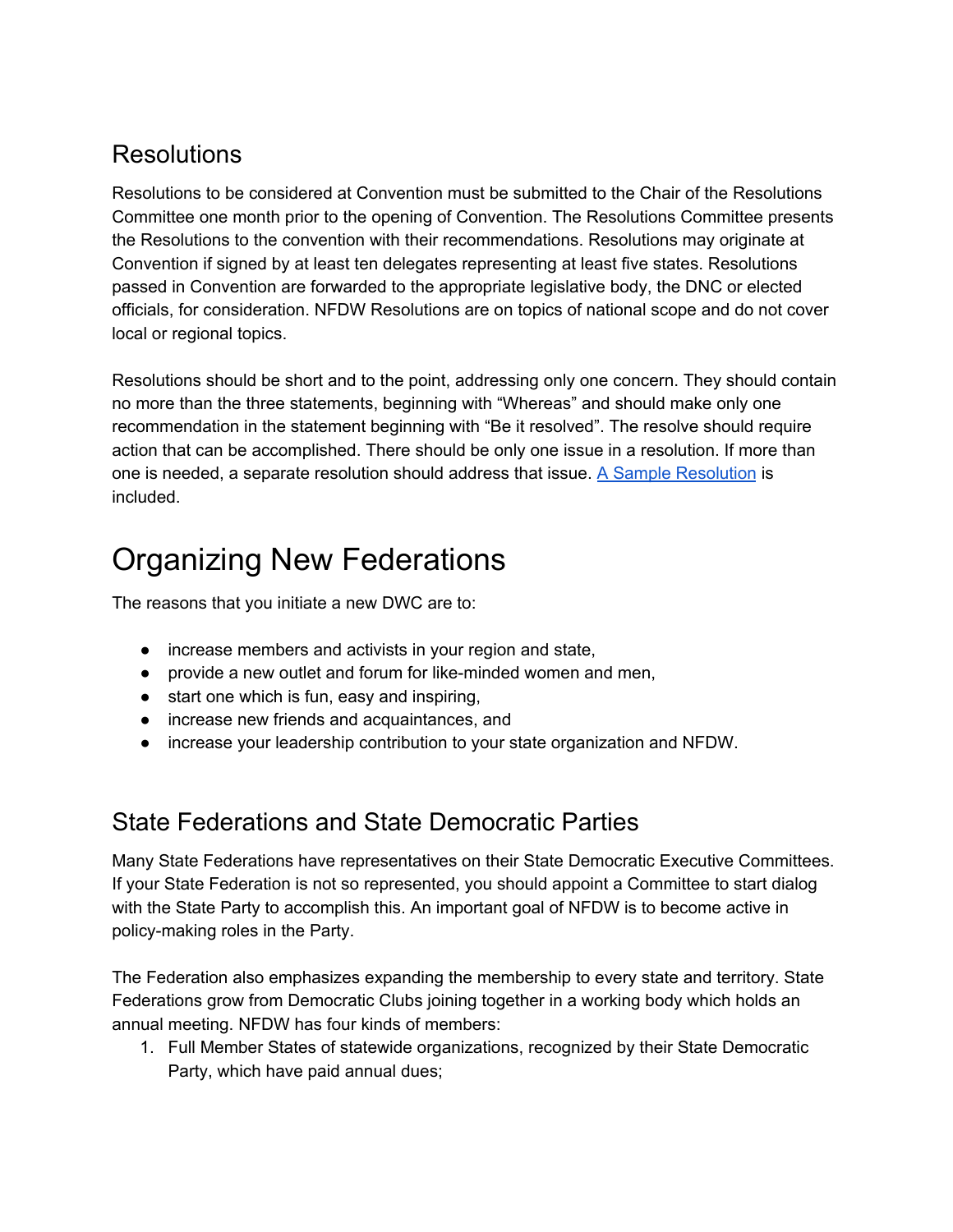- 2. Provisional member states which do not have a statewide organization recognized as such by their State Democratic Party, which have paid dues;
- 3. Club Membership for Clubs which do not hold full provisional membership which pay dues; and
- 4. Individual membership for individuals who do not live in a member state or belong to a member Club. In order to vote at Convention, membership dues must be paid thirty days prior to opening of convention.

Any State Federation of Democratic Women or statewide Democratic women's organization, which is recognized by their State's Democratic party, can belong to NFDW. [As with the DNC, territories and the District of Columbia are recognized as "States" in these definitions].

## Chartering a New NFDW Organization

When women and Clubs in your state reach a consensus to Federate, here's how:

- Declare intention to Federate to NFDW leadership,
- Set meeting time, place, and location,
- Notify Democratic women and Clubs of organizational meeting,
- Receive recognition and approval of State Democratic party,
- Elect officers and send draft of proposed By-laws to NFDW parliamentarian (State By-laws must be consistent with NFDW By-laws),
- Submit membership dues with list of members or Clubs to NFDW,
- Schedule a meeting to receive the Charter from NFDW.

NOTE: The NFDW Board designates someone to work closely and advise newly Federated States.

## State Responsibilities to NFDW

- 1. State Club dues are paid directly to the national treasurer (see NFDW Treasurer's address on NFDW.com website. The dues of \$250.00 for full membership must be postmarked no later than thirty (30) days prior to the NFDW annual convention. The NFDW Treasurer sends a reminder dues notice to all state presidents and state treasurers. Any and all questions about membership status should go to the national treasurer.
- 2. Individual states are expected to participate and/or send representation to the annual national convention.
- 3. Each state or club is asked to bring one gift for the NFDW Annual Convention silent or live auction valued at not less than \$75.00
- 4. The national president, secretary, treasurer, and newsletter editor should be notified of state officer changes. Notification to the president is a courtesy. Notification to the secretary and the treasurer keeps communication accurate. Notification to the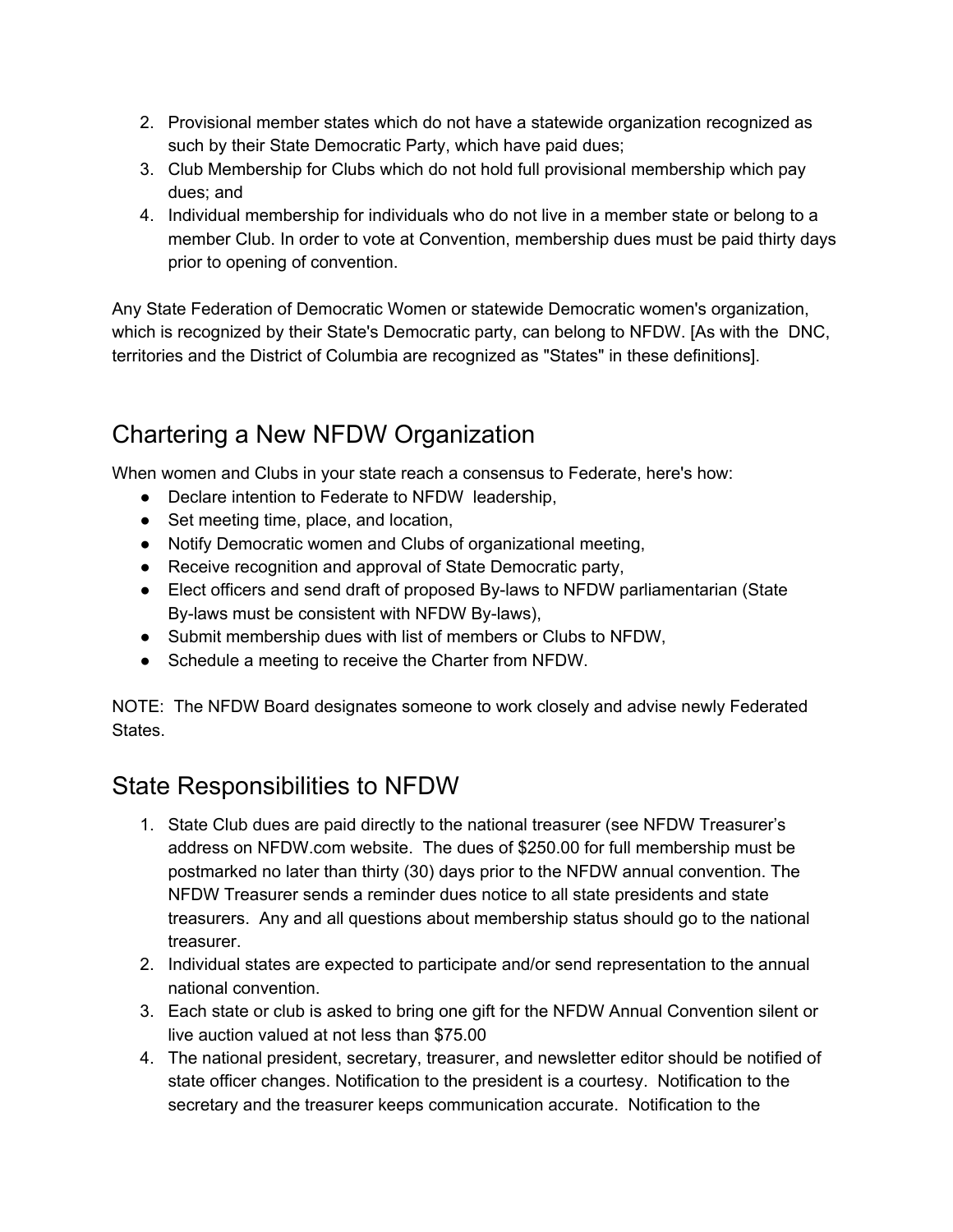newsletter editor or website directs "*The Communicator*" or other information to the proper person.

- 5. State club newsletters should be sent to the national president and the newsletter editor. Club newsletters are a means of informing others of state and club activities and can be distributed to the NFDW membership through the *Communicator*.
- 6. State club bylaws changes should be sent to the NFDW secretary within thirty (30) days of adoption by the individual state.
- 7. An up-to-date list of officers of the state organization shall be mailed or sent electronically to the NFDW Corresponding Secretary and the editor of the NFDW newsletter, the *Communicator*.
- 8. Passed Resolutions shall be sent to the NFDW Resolutions Chair within thirty (30) days of approval by the individual state or club.

#### Endorsement of Candidates

We are often asked to endorse a candidate. NFDW affiliated clubs cannot endorse one Democratic candidate opposing another Democrat. Clubs are encouraged to conduct voter education, voter registration, Get-Out-The-Vote programs and various activities related to Primary elections.

Clubs may, and are encouraged, to formally endorse Democratic nominees at the conclusion of the primary race(s). This is the NFDW's official position and is also the recommended position for federated clubs and individuals.

#### Communications

All other things being the same, Communication will make or break a State Federation quicker than anything. In this case, the buck should never stop. Information that is received, either from the NFDW President, Committee Chairs or about certain "Special Projects" should be passed on in a timely manner. If your state has a newsletter, then incorporate the information that you receive into its pages. If you don't have a newsletter then notify your individual Presidents of the Clubs/Chapters in your state via the U.S. mail, the Internet, e-mail, or other written communication. We all appreciate being kept informed and in the loop.

Shared information can help your State win NFDW Awards; build attendance at functions, and it reinforces the Federation structure. A huge plus is that good communication makes you, as President, look good. The membership becomes better informed about "who, what, when, and where" in making decisions and no one is left wondering "what is happening". As a president, you have many responsibilities that will demand your attention. Setting priorities is not always easy, but one of the more important ones will always be: STAY CONNECTED TO YOUR MEMBERSHIP. BE AN ACTIVE DEMOCRAT!

NFDW Information and the *Communicator* are on www.nfdw.com.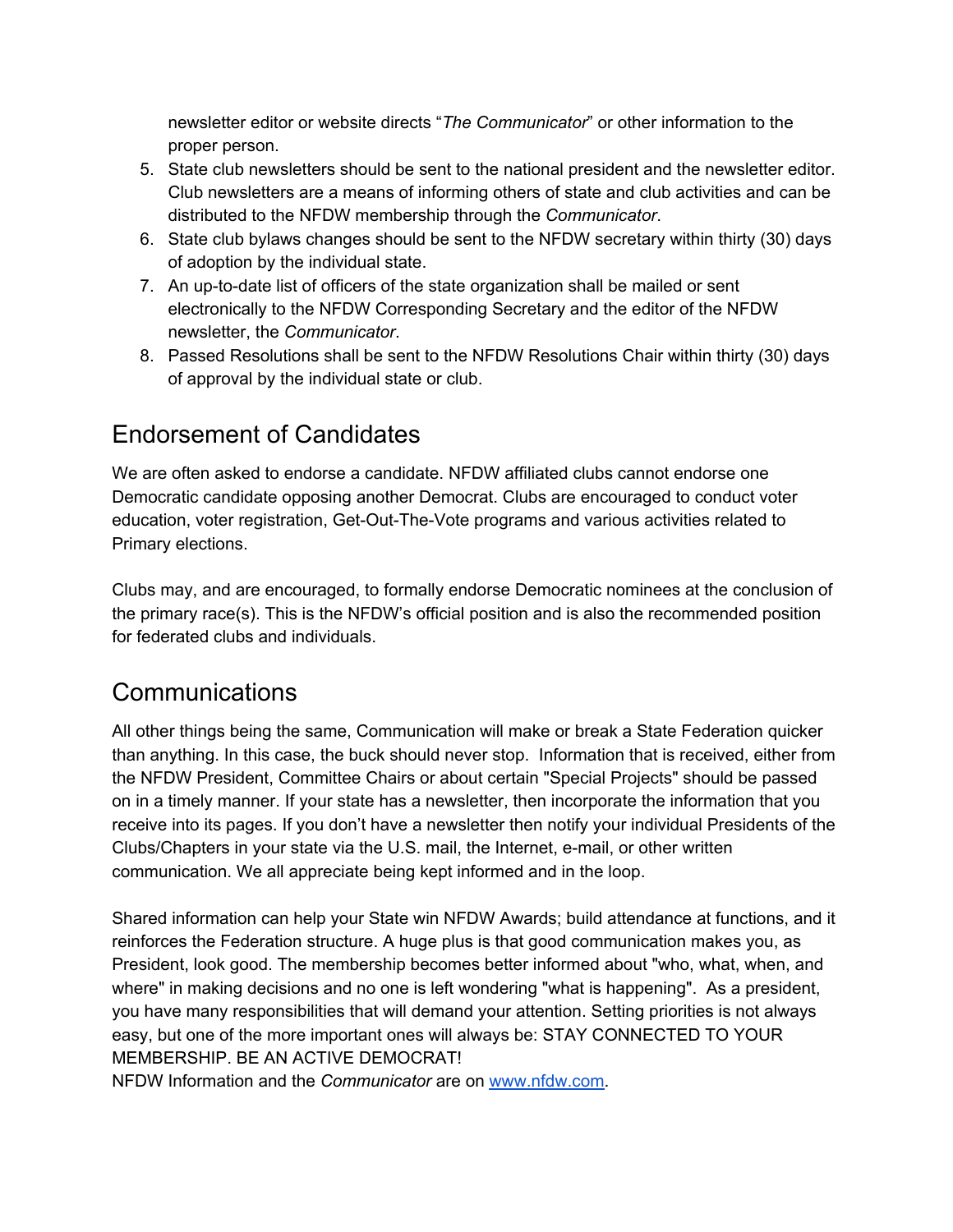# NFDW Scholarships/Internships

In addition to the business of the NFDW Convention, there are workshops and group breakout sessions. Recognition of an Outstanding Elected Democratic Woman, an Outstanding Woman of Distinction, and a person who has demonstrated Outstanding Humanitarian Achievements occur annually. Nominations for these Awards originate with State organizations.

Young women between the ages of 18 and 25 receive recognition with the Rilla Moran Woods Founder's Internship Award of \$3,000.00 and the Agnes Bird Award of \$1,500.00. The Internship at the DNC was created in 1977 to honor its founder, Rilla Moran Woods. Agnes Bird served NFDW as legal counsel and parliamentarian. Frank Bird made a special presentation to NFDW establishing a memorial for his wife, Agnes, in 1994. This Award is for a young woman to intern for her own State Democratic Party.

In 2018, the NFDW approved and implemented the Emerging Leader Fellowship for young Democratic women between 18 and 25 years of age, with special consideration to those currently enrolled in school, for a one-month internship with Emerge America. The financial scholarship in the amount of \$2,500 will allow the selected woman to enjoy hands on experience and understanding of the Democratic platform, strategies for getting women to run for office and win and have exposure to the wide network of politically engaged individuals.

#### NFDW Awards Background

NFDW presents three awards during Convention each year unless there are no nominees or nominees do not meet the criteria. These Awards began informally in 1986 at Convention in Arkansas. That year Rilla Moran Woods, NFDW Founder; Dorothy V. Bush, longtime DNC Secretary; Pamela Harriman, Democratic fund-raiser; and Betty Flanagan Bumpers, founder and President of Peace Links, received special recognition during the Convention. By 1987 the Awards were formalized and criteria for nominations sent to NFDW members. States were encouraged to recognize outstanding Democrats in the three categories and forward the State choices as nominees to NFDW. The Awards Committee presents the annual winners at the Awards luncheon during Convention.

## Nominations & Selection Of NFDW Awards

Nominations are to be submitted by State Federations, or where the entire state is not Federated, by a member club. In submitting the supporting information for a nominee, follow the criteria which is the basis for evaluating nominees for the Awards. The nominating entity must present supportive material as numbered exhibits with the letter of nomination. The nominee need not be a resident of the state submitting the nomination. The nominee must be present at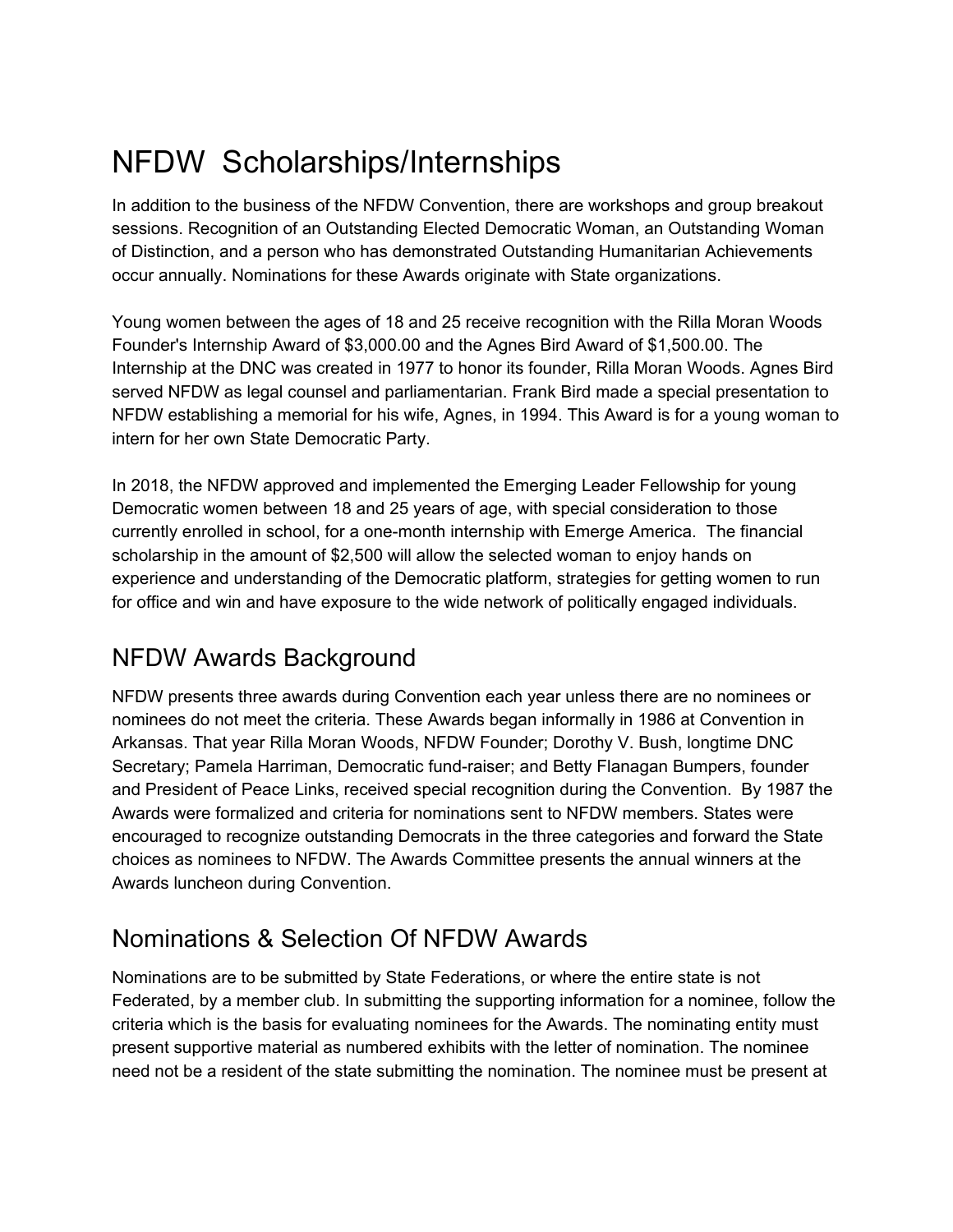the National Convention to receive the award unless some unforeseen event occurs to prevent attendance. More specifically,

- 1. Organizations are requested to limit nominations to one per category.
- 2. In submitting the supporting information for a nominee, follow the criteria which is the basis for evaluating nominees for the specific awards.
- 3. Present supportive material as numbered exhibits with the letter of nomination.
- 4. Nominations are to be submitted by State Federations, or where the entire state is not Federated, by a member Club. The nominee need not be a resident of the state submitting the nomination.

#### Outstanding Member of the Year

- 1. Current, active member of NFDW who personifies NFDW objective, i.e., Art. II By-Laws: The objective of NFDW shall be to unite women of the Democratic Party, to promote the cause of the Democratic Party and to encourage full participation of women in every level of the Democratic Party structure.
- 2. Contribution by the nominee to the growth, development and promotion of NFDW.
- 3. National scope and stature of the nominee.
- 4. Personal political involvement by the nominee.

#### Outstanding Elected Democratic Woman Holding Public Office

- 1. Current elected Democratic office holder of local, statewide, regional or national scope.
- 2. Demonstrated support of NFDW by nominee.
- 3. Significant contribution to the Democratic Party and its principles by the nominee.
- 4. Demonstrated commitment by the nominee to the success of other Democratic women in the Party organization and for elective office.

#### NFDW Humanitarian Award

- 1. Significant contribution to the cause of human and /or civil rights.
- 2. Demonstrated support of NFDW.
- 3. Nominee possesses leadership qualities.
- 4. Nominee's success in achieving human and/or civil rights. The nominee may be either male or female, but must meet the criteria.

#### **Scholarships**

Steps for selecting candidates for the Rilla Moran Woods Internship, Agnes Bird Award and Emerging Leader Fellowship:

- 1. Set aside money in annual budget for expenses in the event of winning.
- 2. Gather materials sent by NFDW Award Committee Chair.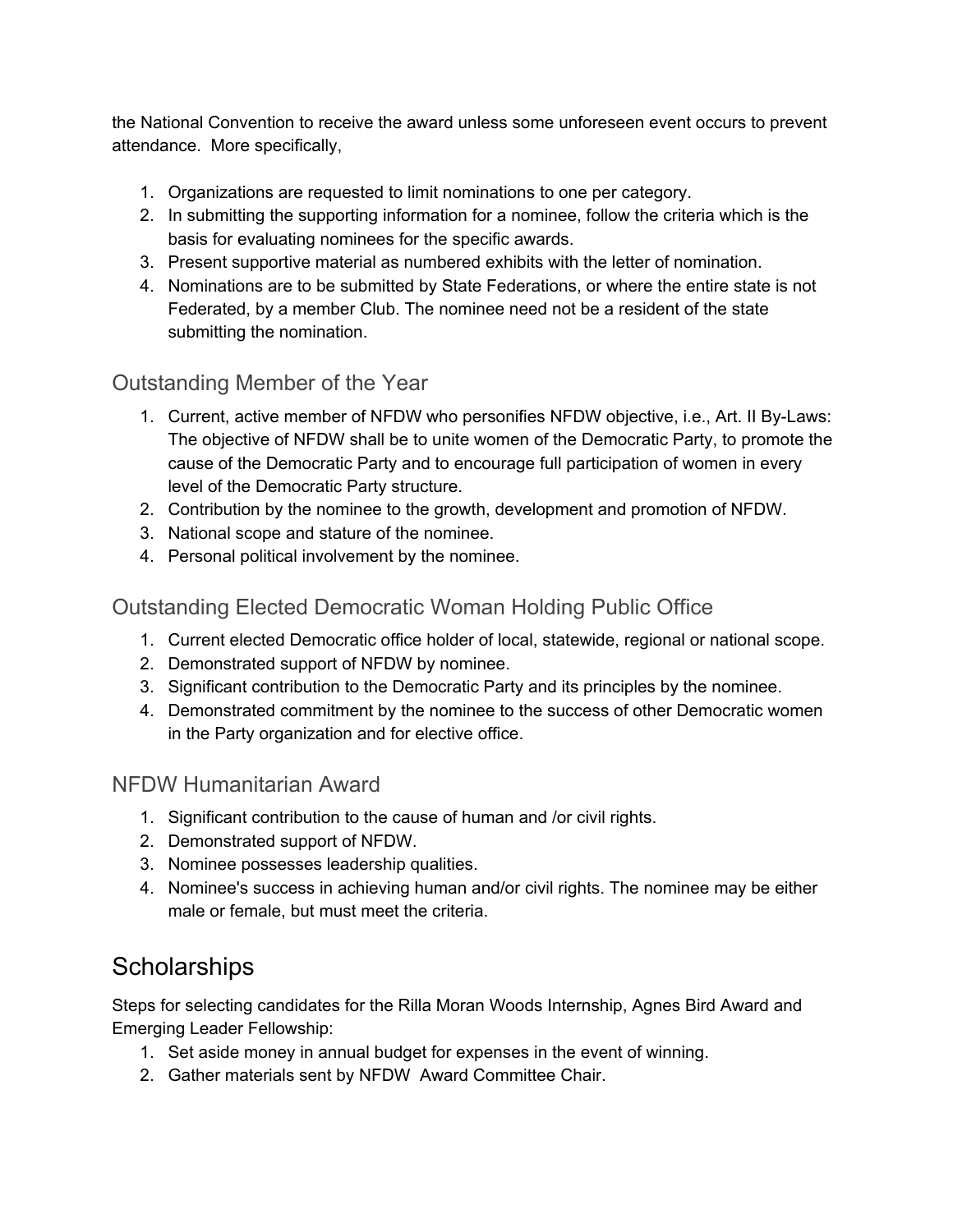- 3. Set deadline for applications to Award Committee two weeks to a month ahead of National deadline.
- 4. Send "call for applications" to members/Clubs and media and put on State Party website.
- 5. Be certain the State Federation contact is well versed in the process of the application. This is an opportunity for your organization to have positive contacts with young women.
- 6. Appoint a Committee to read and evaluate applications. Send out a media notice about the Committee appointments. This is an opportunity to bring in civic and political leaders who are not Federation members.
- 7. Monitor receipt of application. Intensify notification to places where politically active young women work, etc.
- 8. When the Selection Committee chooses a State winner, notify the media. DON'T MISS THE DEADLINE!
- 9. Follow up with applicants who did not win and invite them to your next event. Encourage them to try again.
- 10. Send "thank you" letters to the Selection Committee.

The NFDW Awards Committee will evaluate the State entries and designate the Rilla Moran Woods Award winner who will receive \$3,000.00 and a one-month internship at the DNC Headquarters in Washington, D.C. The Agnes Bird Memorial Award of \$1,500.00 goes to the first runner up. The Emerging Leader Fellowship winner will receive \$2,500 and a one-month internship at Emerge America. The winners' State Federation will assist in making arrangements for the Agnes Bird internship with the State Party Office or a Congressional District Office. These Awards are presented at the NFDW annual convention, and winners must be present.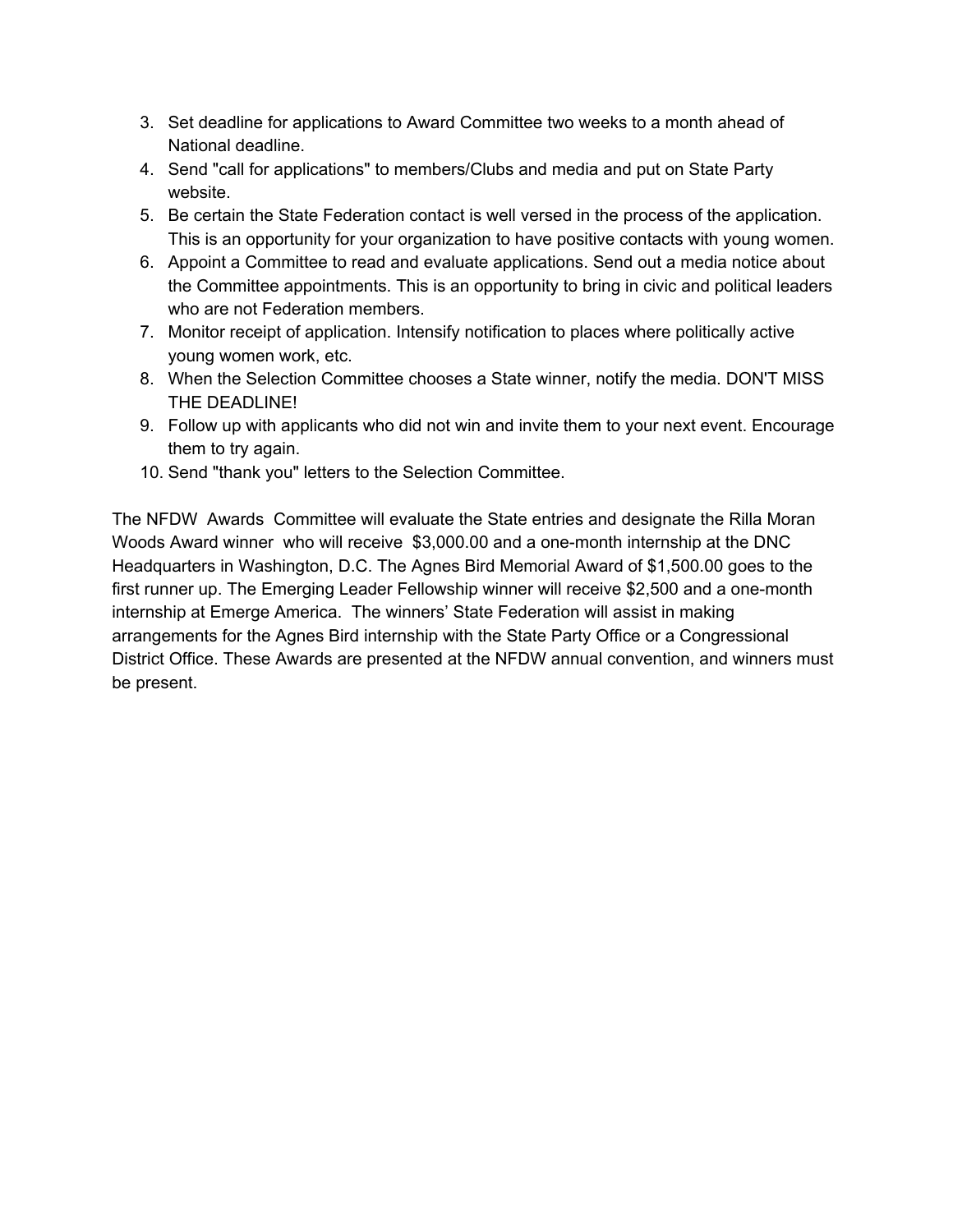# Appendix A- Protocol

Protocol in relation to meetings has come to mean the system that governs the relative importance of persons. It has to do with their rank in speaking, in their location at the table or in a reception line, and their recognition and introduction. Protocol embodies the courtesies that should be extended to persons of prominence before and at meetings.

The guest of honor should be:

- Invited as far ahead of a meeting as possible; advised of the function of the meeting and their function; given an outline of the program and a brief statement of the organization.
- Advised of the date of the hotel reservations along with name, address and phone number of the hotel. Reservations are made by the organization for the guest. A local host is assigned to meet, greet, and transport the guest.
- Advised of climate and type of dress for event.
- Advised of time to speak, how long to speak and expected size of audience.

It is customary that all expenses of guest speakers be paid by the organization extending the invitation unless other arrangements are made in advance. Business, announcements, and introductions should be limited so as not to delay the guest speaker.

The presiding officer should thank the guest speaker publicly before adjourning. A note of thanks should be sent to the guest promptly.

Protocol in seating: Presiding officer in the center; guest speaker to the right of presiding officer. The program chair or person to introduce the speaker is to the left of the presiding officer. The other guests at the head table are seated according to rank. Place cards help.

## Special Events

The following list gives you a few protocol pointers that may be followed in hosting your state or the national convention or any major special event.

- 1. Speakers should be secured 4-6 months before the event.
- 2. The club should send written confirmation of the speaking engagement and a reminder letter about six weeks before the event. (This allows you some time to obtain another speaker should problems have arisen that prevent the speaker from attending.)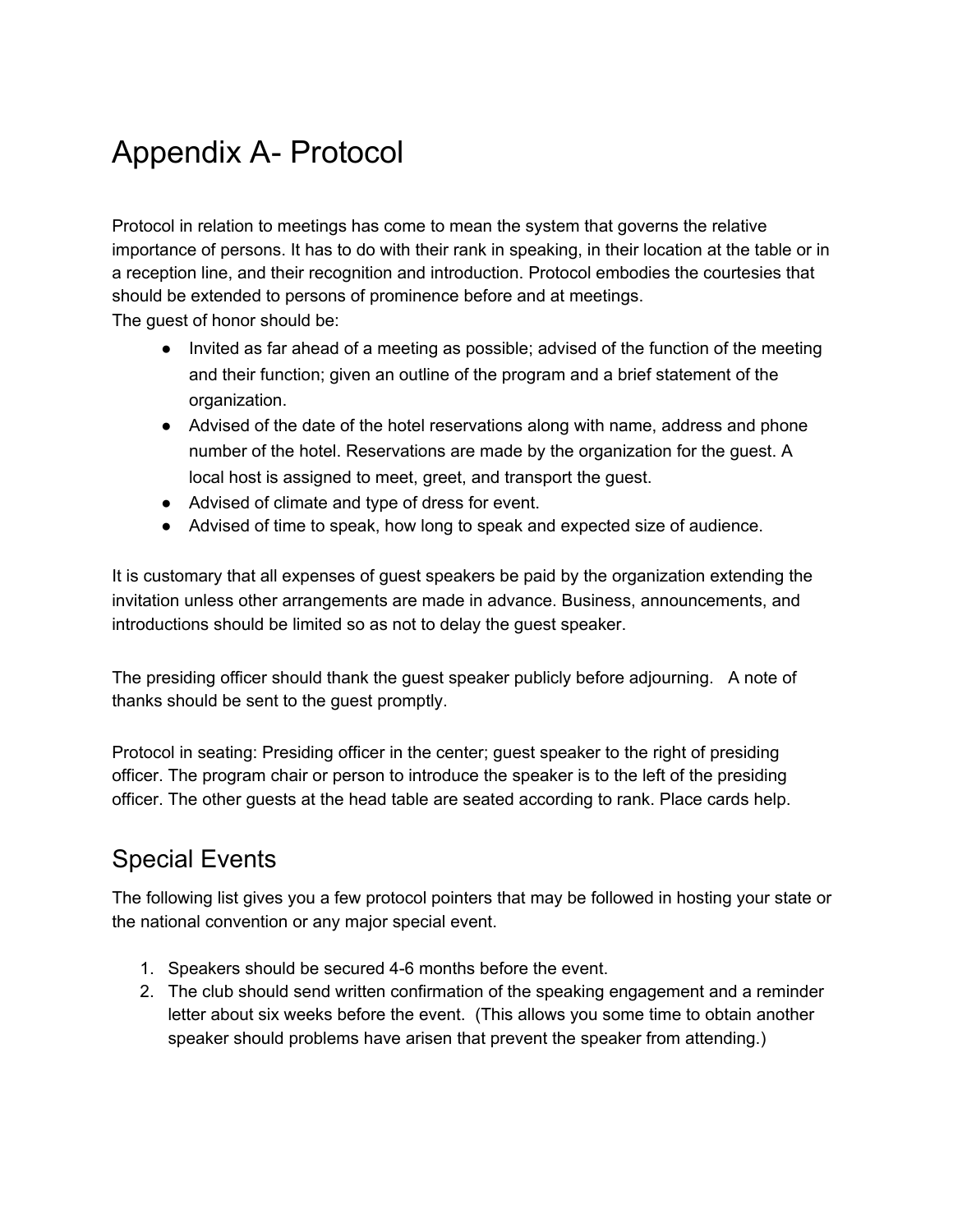3. The written confirmation should include the following information: agreed upon fees/honorariums, responsibility for travel arrangements/costs, theme for desired tone/message the event wants participants to receive; Demographics and size of the event; any unusual circumstances related to the meeting room, e.g., no podium or outdoors; whether a meal event; dress.

The national president and executive board are responsible for convening and holding a national convention. As the host club, responsibility for the convention is limited to local arrangements and ambiance. As host club and persons with the most knowledge about the host city it is the host club's responsibility to:

- A. Recommend hotel(s) and meeting site(s) from which the national officers can select the official convention location(s).
- B. Make or complete arrangements with caterers, printers, local transportation companies, vendors and any other craftspeople required by the convention to have a smooth running and pleasant meeting. **Remember: Any and all contractual agreements requiring payment for services must be approved and signed by the executive body responsible for the convention-not the host club.**
- C. Communicate with intended and/or registered conference attendees, as requested.
- D. Help with securing speakers, entertainers, program participants, etc., as requested.
- E. TRANSPORTATION TO/FROM THE AIRPORT, TRAIN, OR BUS TO THE MEETING SITE IS A SOCIAL COURTESY--NOT A PROTOCOL REQUIREMENT. However, if the convention location is remote or in a difficult-to-reach location, providing transportation for the speaker is advisable for the host club(s) and elected executive board members.
- F. Provide "hotel room creature comfort" for speakers and the organization president (flowers and/or fruit and/or snacks, wine), escort services to meeting rooms or places difficult to find, a stenographer or similar things that would make it easier for the speaker(s) and organization's president to get their job(s) done. This is a social courtesy rather than a required protocol. Advisable-not required.
- G. Give the convention a written report, income and expenditures included, of actions taken to host the convention.
- H. GIVE YOURSELF ENOUGH TIME. A modest wedding takes a good year for planning. Conventions take no less.

#### Receiving Lines-Introductions

President Government Official(s) in rank order Speaker of the Hour Elected Officials (at the state level, and NFDW officer in attendance is introduced before the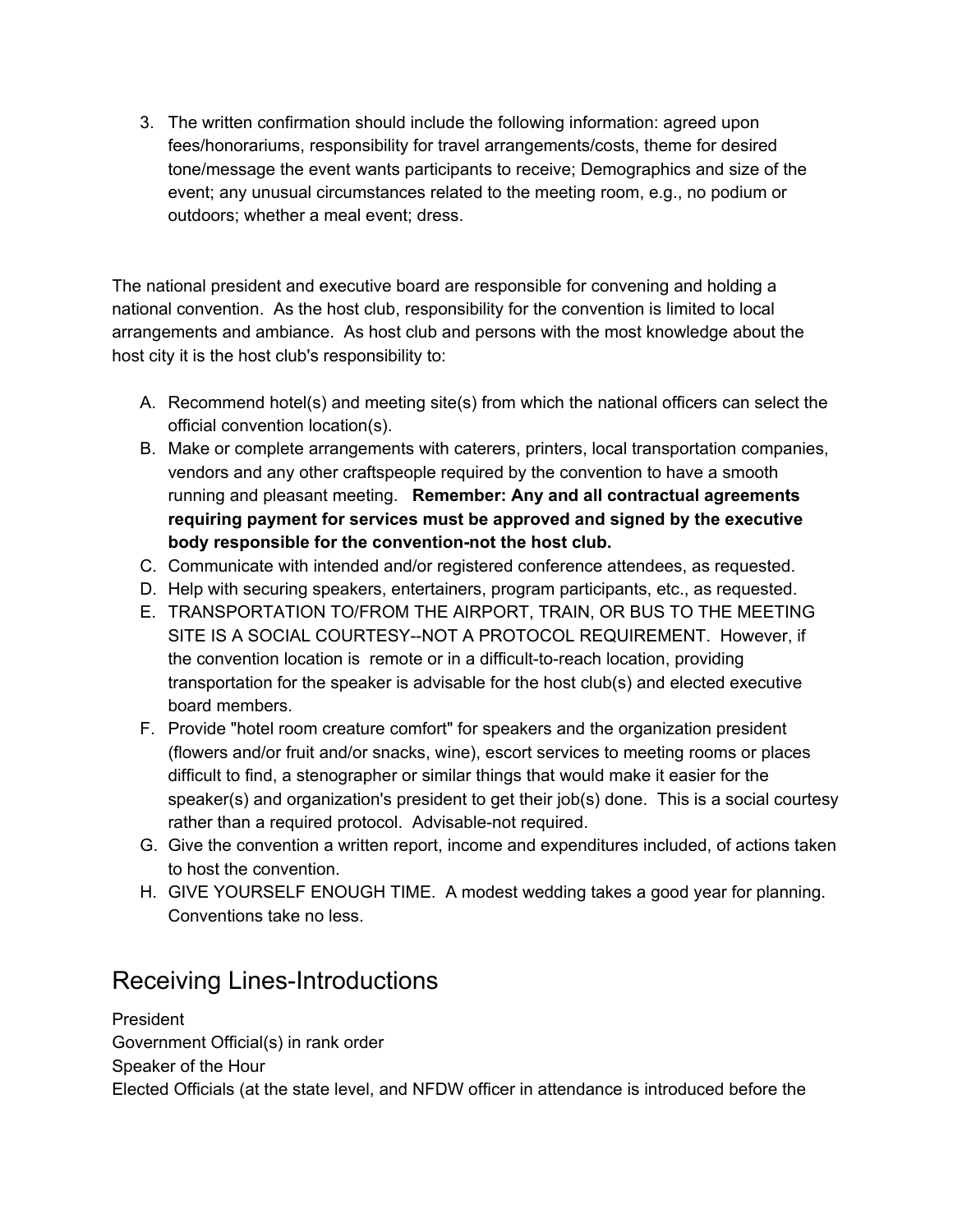State elected officials.)

Appointed Officers (Limited to those persons who must be seated at the head table or a front Table, e.g., parliamentarian, chaplain,\* corresponding sec. etc.) \* Regional Directors (alphabetically by region) Past Presidents (from most recent term of office) State or Local presidents (alphabetically, by state or by city) Special Guests

#### General Order For Persons Of Honor

President of the United States Vice President of the United States Speaker of the U.S. House of Representatives U.S. Senate Majority Leader Cabinet Member(s) U.S. Senators (by seniority) U.S. Representatives (by seniority) Presidential Appointed Officials DNC Chair Governor Lt. Governor Secretary of State Speaker of the State House of Representatives Attorney General Statewide Elected Officials of equal rank, alphabetically, by office Supreme Court (by rank and seniority) State Senators (by seniority) State Representatives (by seniority) State Appointed Officials State Party Chair Court of Appeals Justices District Judges County Judges County Commissioners County Elected Department Heads County Party Chair Mayor City Councilpersons City Manager City Department Heads Local Appointed Officials NFDW: president, vice presidents (in rank order), secretary, treasurer, past presidents (in rank order), parliamentarian, corresponding secretary, board members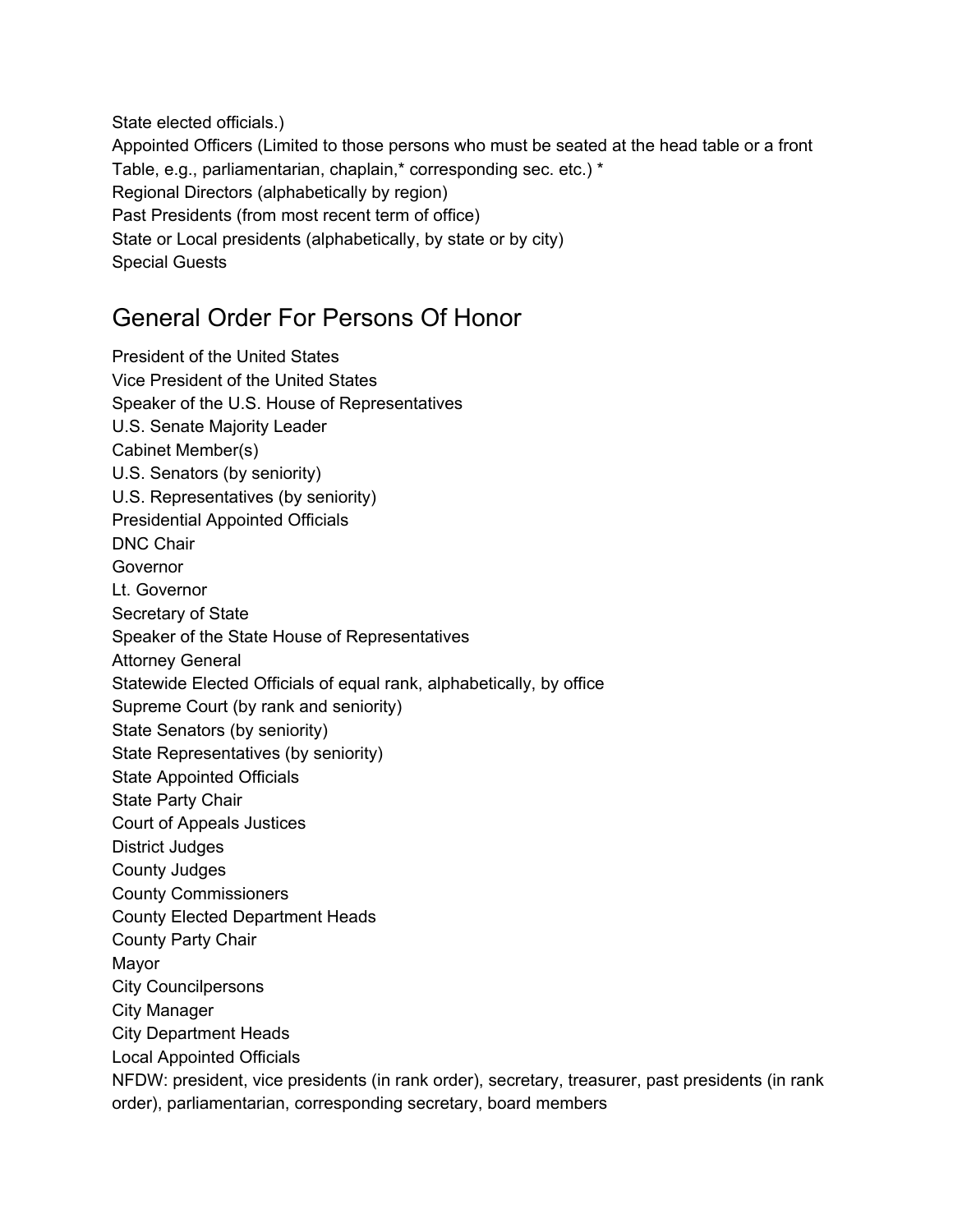Special Guests

During a program, introductions should be limited to those persons participating in the program, with the exception of elected officials. Elected officials should always be recognized as in attendance at a club meeting or function, unless the official has requested otherwise.

Receiving lines should be kept as short as possible, without offending anyone. Persons to be in the receiving line are identified to the protocol chair, in writing.

## Rules as Basis for Protocol at NFDW Conventions

The Bylaws of the National Federation of Democratic Women are intended as a guideline for Federated Clubs and for Individual Members. Respecting the rules as established by Local, State, and National Bylaws are the key to acceptable protocol. Protocol without rules produces chaos.

Protocol in relation to meetings has come to mean the system that governs the relative importance of persons. It has to do with their rank in speaking, their placement at the table or reception line and their recognition and introductions. Protocol embodies the courtesies that should be extended to persons of prominence before and after meetings.

At our NFDW National Convention, upon recognition from the Chair, we ask that when you rise to speak, go to the nearest microphone, and give your name and your state. Our National Secretary will then be able to enter the correct information for the convention minutes.

Never ever in public communications with an elected official or introductions refer to the official by his or her given name. The respect shown is to and for the office. This is not personal; this just the way of politics and politicians.

# Order Of Business For A Club Meeting

● Call to Order: "The meeting of the \_\_\_\_\_\_\_\_\_\_\_\_\_\_\_\_\_\_\_\_\_\_Club will come to order".

- Roll Call of Officers
- Approval of Minutes
- Treasurer's Report
- Correspondence
- Committee Reports
	- The chair should contact officers and committee chairs prior to the meeting to see who has reports.\*
- Officers
	- Executive Committee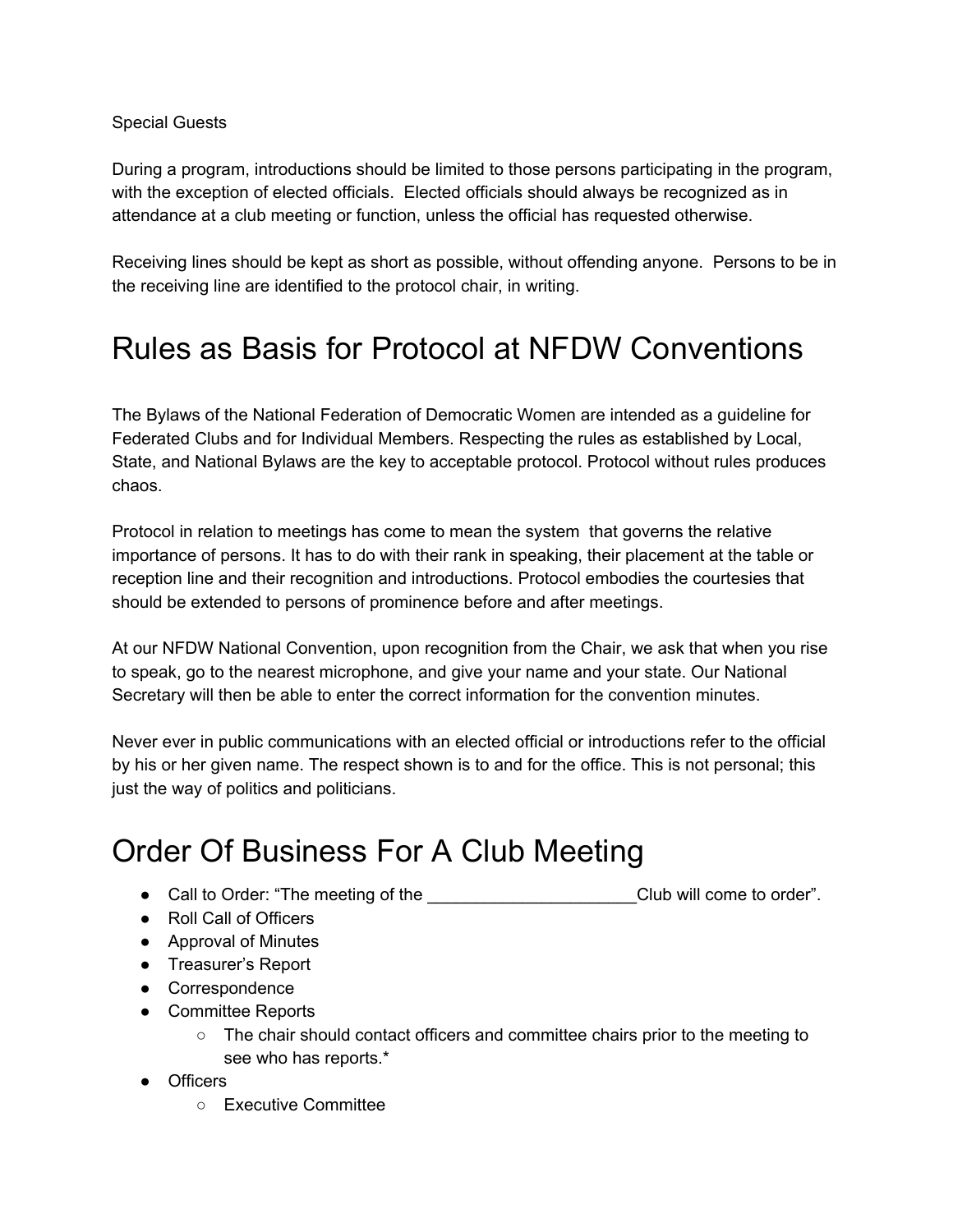- Standing Committees
- Special Committees
- Unfinished Business
- New Business
- Announcements (Sometimes announcements are also given just before adjournment.)
- Program
- Adjournment

\*Written reports should be submitted to the Secretary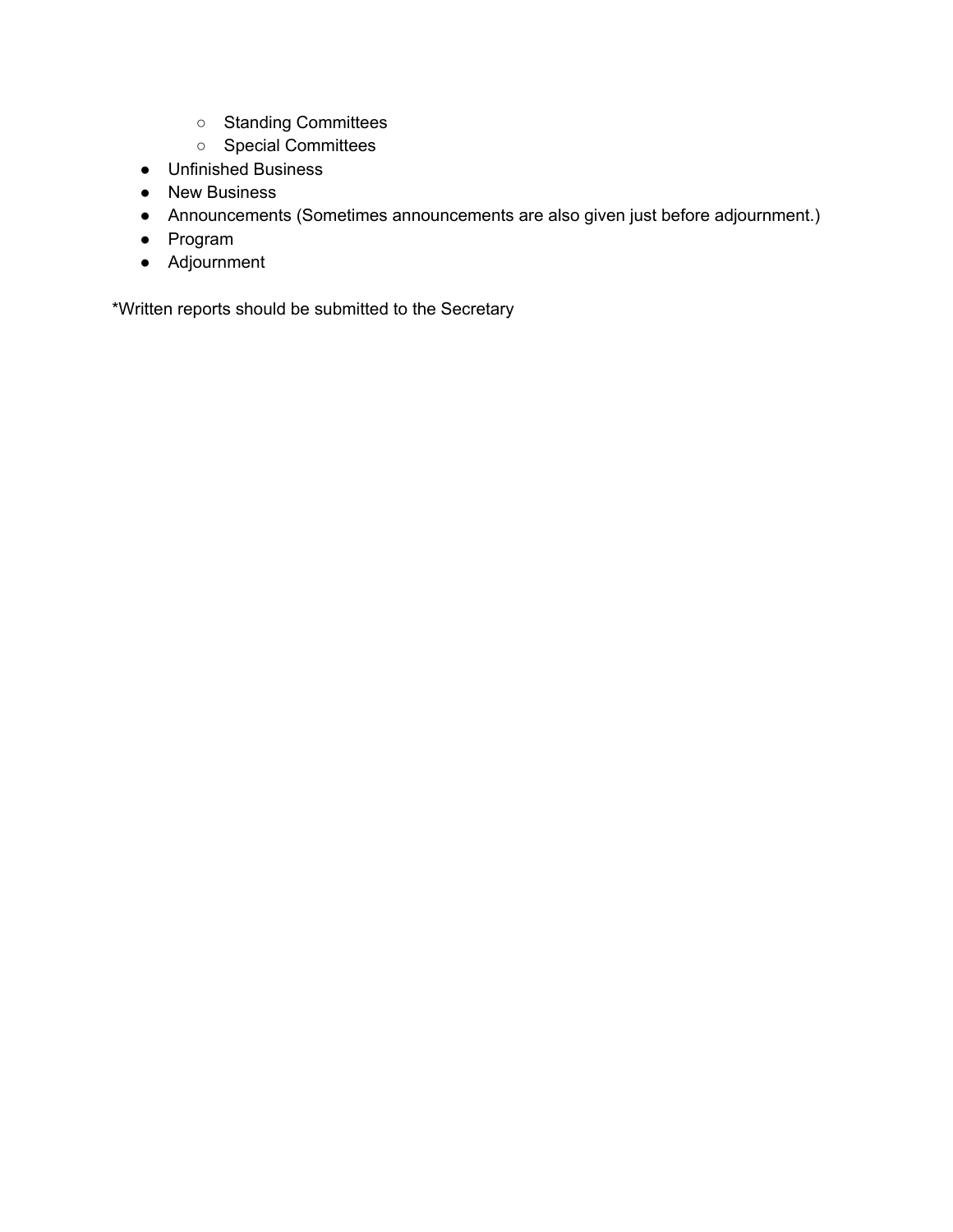Appendix B- Forms

# **Charter Membership Certificate**

# **(Insert Landscape Format) NATIONAL FEDERATION OF DEMOCRATIC WOMEN**

**Whereas the requirements for membership in the National Federation of Democratic Women have been met; under the By-Laws of the National Federation of Democratic Women, this Charter is granted to**

**In witness whereof, this Charter is given under the hand of the NFDW President this \_\_\_\_\_\_day of \_\_\_\_\_\_in the year of\_\_\_\_\_\_\_\_\_.**

President, National Federation of Democratic Women

\_\_\_\_\_\_\_\_\_\_\_\_\_\_\_\_\_\_\_\_\_\_\_\_\_\_\_\_\_\_\_\_\_\_\_\_\_\_\_\_\_\_\_\_\_\_\_\_\_\_\_\_\_\_\_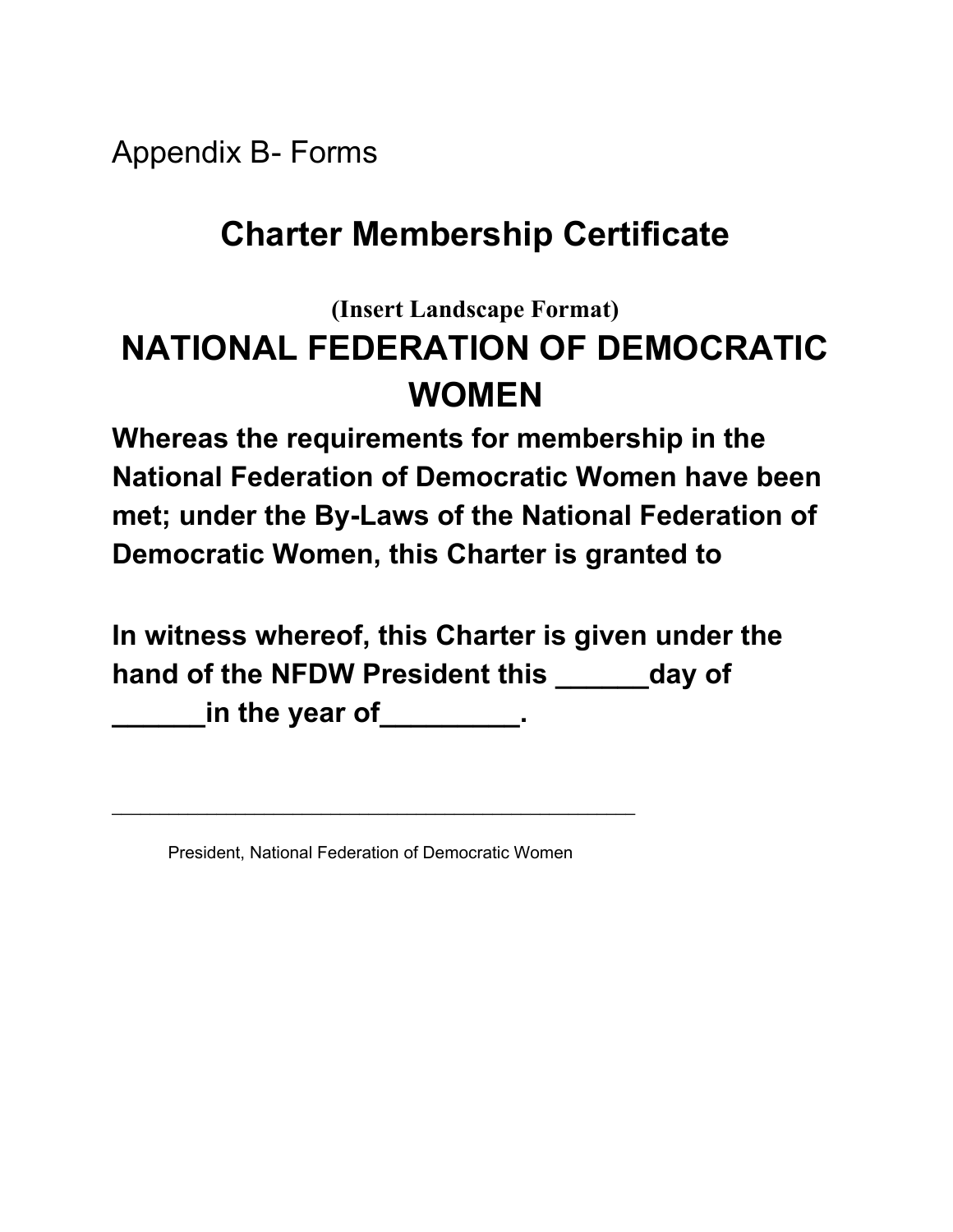# Library of Congress Requirements

On November 16, 2015 the History Committee, along with past presidents and members of the NFDW, traveled to Washington, D.C. to present the papers of the NFDW to the United States Library of Congress. This collection of material consisted of ten boxes of materials from the NFDW's 44 year history, which began in October 1971, when 27 dedicated women gathered at breakfast during the Women's leadership Conference in Washington D.C. to form the National Federation of Democratic Women, giving voice to women within the Democratic Party. The NFDW is considered to be the grassroots, constituent group for women in the Democratic National Committee.

According to Article IX, section 6 of the NFDW Bylaws**," the History Committee is responsible for receiving all NFDW records, including Executive Board records, publications, and official correspondence, and committee reports, publications, and official correspondence for deposit at the organization's permanent storage site, the United States Library of Congress. The committee shall organize the collected materials according to the regulations of the Library of Congress and deposit these materials at the Library of Congress at the end of each two year administrative term."** All of these materials shall be forwarded to the Chair of the NFDW History Committee **within three months (September 1st ) of the end of each two year administrative term. Beginning in the year 2017,** all future accessions of NFDW materials are to be governed by the terms of the Library of Congress gift letter, which includes open access and copyright dedicated to the public.

#### SPECIFIC RECORDS TO BE INCLUDED:

Executive Board: NFDW bylaws and revisions, personal information and correspondence of the presidents, chronological files of all executive board and committee records and correspondence, including agendas, minutes, treasurer's reports and financial records, conference calls, letters, and photographs of significant political events and figures. Annual Convention: Convention program and convention materials, including pre-convention planning, local arrangements, publicity, financial records, convention minutes and reports, invited speakers and guests, convention guide, awards, evaluations and list of registered participants.

Regional Activities: Information and reports of annual regional meetings, statewide activities and newsletters from the Eastern, Midwestern, Southern, and Western regions.

Publications: Communicators, publication information, financial records, photographs, and website materials.

Other Organizations: Materials from the Democratic National Committee, Democratic women's organizations, other women's organizations, and Young Democrats of America.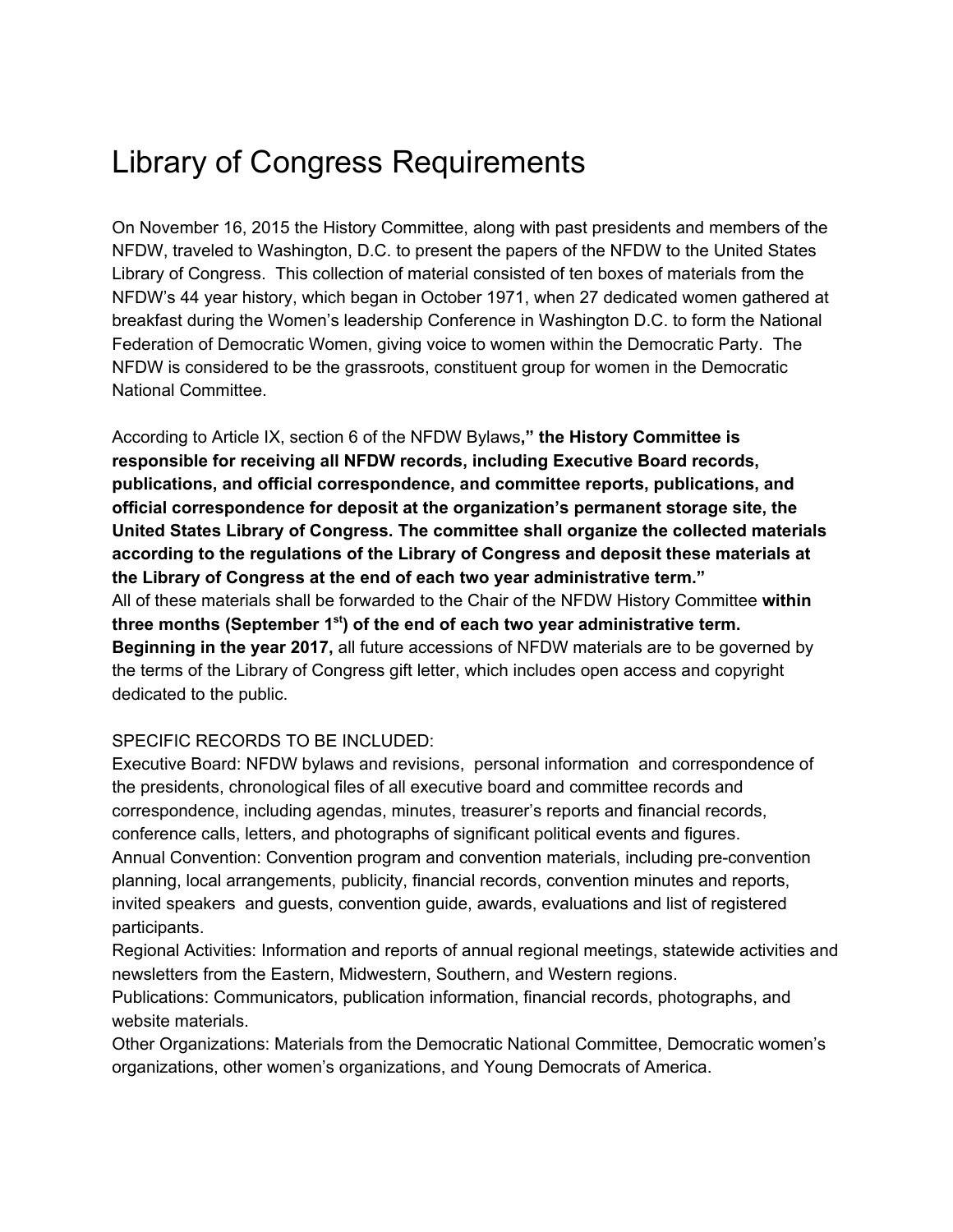UNITED STATES LIBRARY OF CONGRESS ORGANIZATIONAL REQUIREMENTS: Duplicate material should be removed.

All staples, paper clips, rubber bands should be removed and replaced with plastic clips if necessary. Copies should be made of damaged or extremely light printed materials. Materials should be organized chronologically.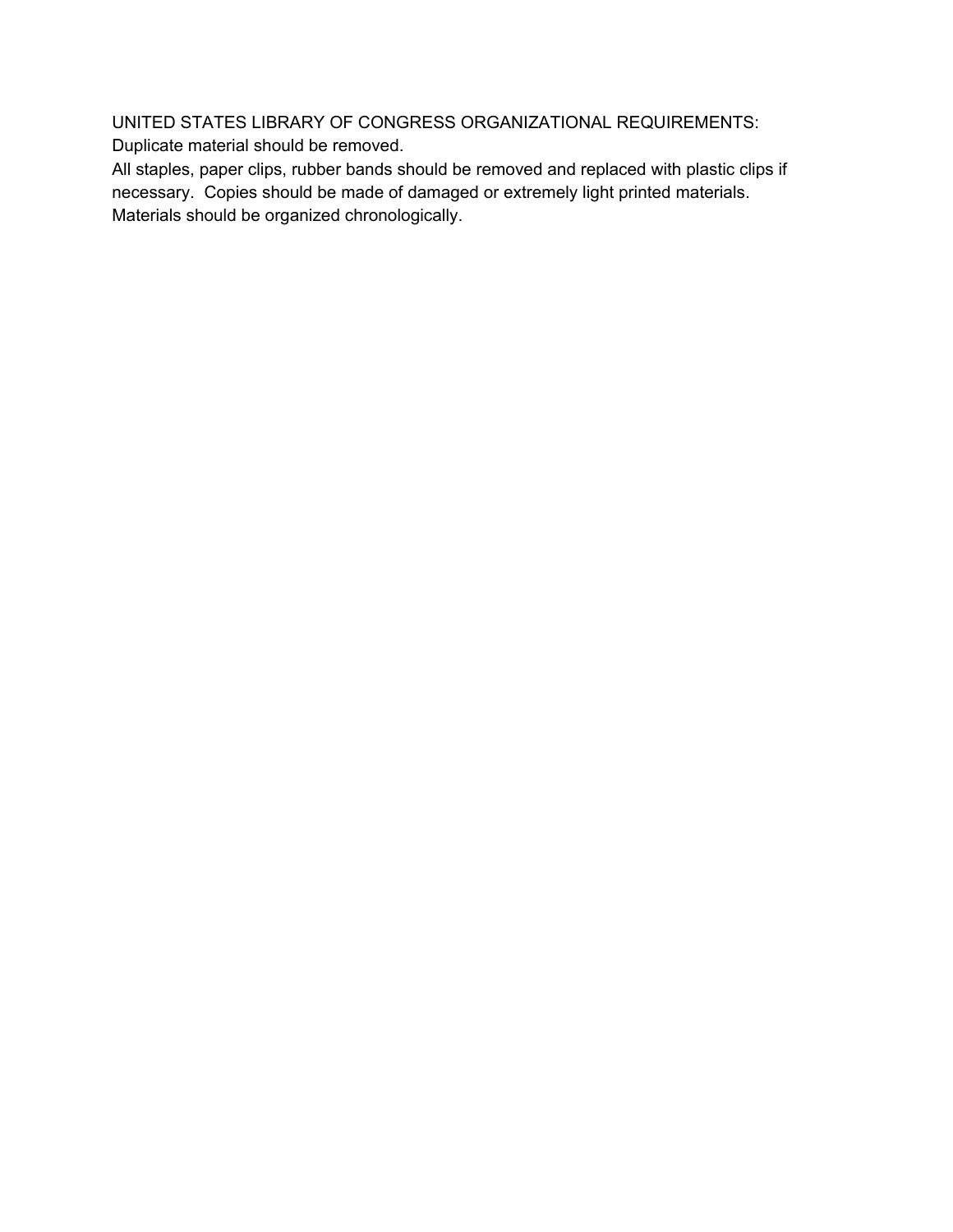# National Federation of Democratic Women Expense Voucher

| <b>PAYMENT REQUEST:</b>         |                                                                                                                                             |                  |
|---------------------------------|---------------------------------------------------------------------------------------------------------------------------------------------|------------------|
|                                 |                                                                                                                                             | $\frac{1}{2}$    |
|                                 |                                                                                                                                             | $\frac{1}{2}$    |
|                                 |                                                                                                                                             |                  |
| (paid at Federal rate per mile) |                                                                                                                                             |                  |
|                                 |                                                                                                                                             | $\sim$           |
|                                 | <b>TOTAL REQUESTED:</b>                                                                                                                     |                  |
|                                 |                                                                                                                                             |                  |
|                                 |                                                                                                                                             |                  |
|                                 |                                                                                                                                             |                  |
|                                 |                                                                                                                                             | <b>PRESIDENT</b> |
|                                 |                                                                                                                                             |                  |
|                                 |                                                                                                                                             |                  |
|                                 | NO EXPENSES WILL BE APPROVED BY THE PRESIDENT OR PAID BY THE TREASURER<br>UNLESS ACCOMPANIED BY THE APPROPRIATE RECEIPT OR VOUCHER FOR EACH |                  |

**ITEM LISTED ABOVE.**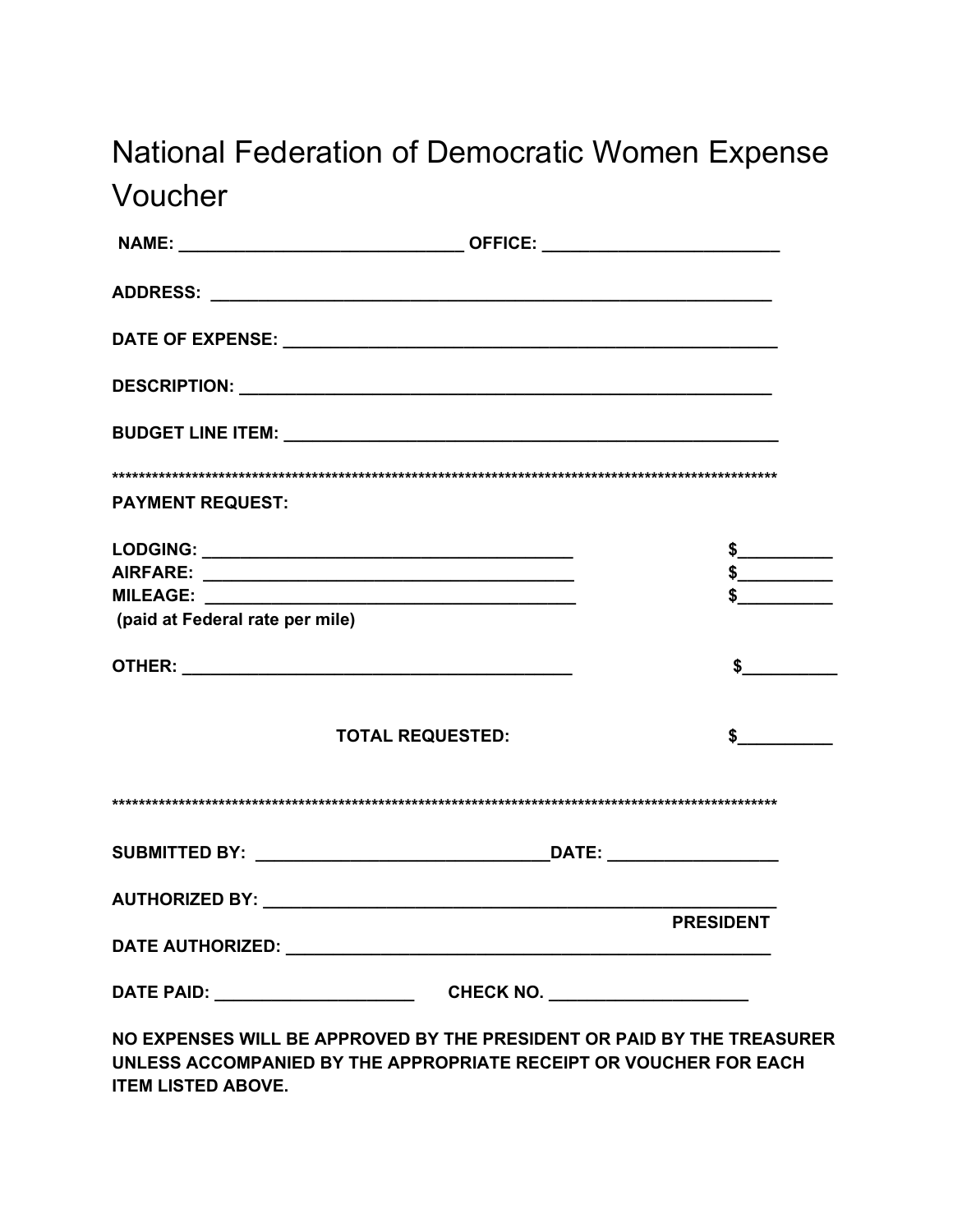# **National Federation of Democratic Women Committee Expense Request**

| <b>DESCRIPTION OF COMMITTEE REQUEST:</b> |                                                                                                                                                                                        |
|------------------------------------------|----------------------------------------------------------------------------------------------------------------------------------------------------------------------------------------|
|                                          |                                                                                                                                                                                        |
|                                          |                                                                                                                                                                                        |
|                                          |                                                                                                                                                                                        |
|                                          |                                                                                                                                                                                        |
|                                          |                                                                                                                                                                                        |
|                                          |                                                                                                                                                                                        |
|                                          |                                                                                                                                                                                        |
|                                          |                                                                                                                                                                                        |
|                                          |                                                                                                                                                                                        |
| <b>TOTAL REQUESTED:</b>                  |                                                                                                                                                                                        |
|                                          |                                                                                                                                                                                        |
|                                          |                                                                                                                                                                                        |
|                                          |                                                                                                                                                                                        |
|                                          |                                                                                                                                                                                        |
|                                          |                                                                                                                                                                                        |
|                                          | <b>PRESIDENT</b>                                                                                                                                                                       |
|                                          |                                                                                                                                                                                        |
|                                          |                                                                                                                                                                                        |
|                                          |                                                                                                                                                                                        |
|                                          | Committees may request funds for a special project with the approval of the President up<br>to \$200.00 in a calcudar year. All requests over this emount will require enproyel by the |

to \$200.00 in a calendar year. All requests over this amount will require approval by the NFDW Executive Board. No requests will be approved by the President or paid by the Treasurer unless accompanied by the appropriate budget request form. A summary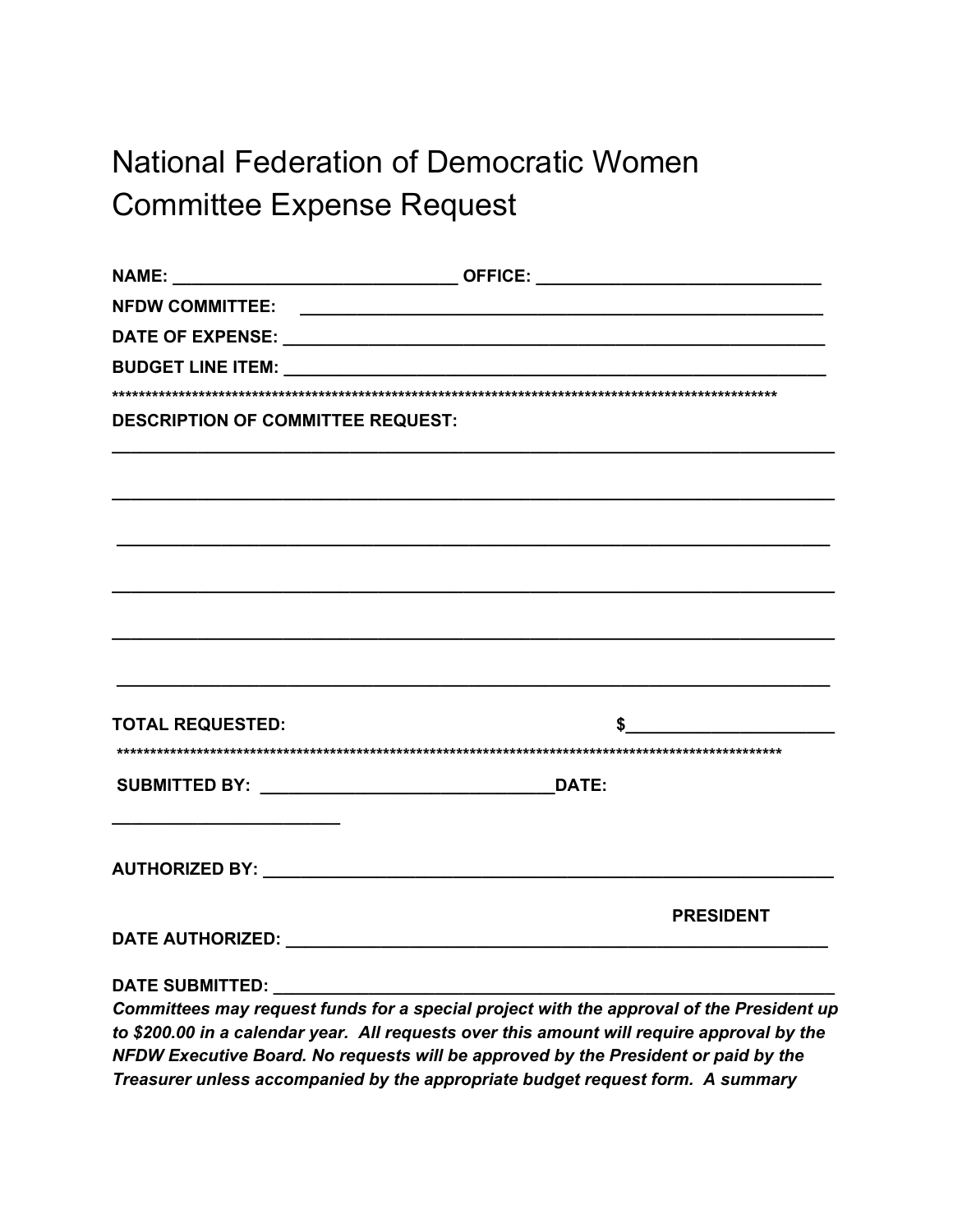#### *report and appropriate receipts shall be submitted to the Treasurer at the completion of the committee project or event.* Travel Expenses for Board Members

#### A. Midyear meeting

(1) Transportation cost shall be reimbursed by the NFDW upon receipt of evidence of such costs, providing and airline ticket is purchased at least 2 weeks in advance of departure date and reflects a Saturday night stay. An airline ticket purchased under different conditions than those stated will not be honored for more than the lowest fare prevailing in the current market.

(Please present a part of your airline ticket which contains your name, destination, and the amount due for reimbursement for travel as soon as possible, preferably during your attendance at the meeting.)

(2) Automobile travel reimbursement shall be the same as the per mile payment allowed by the federal government. (The rate for the federal government is currently .575 per mile (January 2016).

(3) Meals, lodging, (except one night) and incidental expenses shall be the responsibility of the individual board member.

B. State Meetings: The inviting state is responsible for travel expenses; however, if the inviting state has insufficient funds, application by the state President or the invited Board member may be made, prior to the meeting, to the President of the NFDW for financial assistance. Said President may authorize funds for all or part of the expected travel expenses, particularly when the Board member is helping to organize a state Federation or to solve a state or local problem. Verification of all pre-approved expenditures shall be sent to said President.

C. National Federation Conventions: NO reimbursements shall be made for attendance at a Convention with the exception of approved expenses by budget for the requirement of in-person board meeting attendance.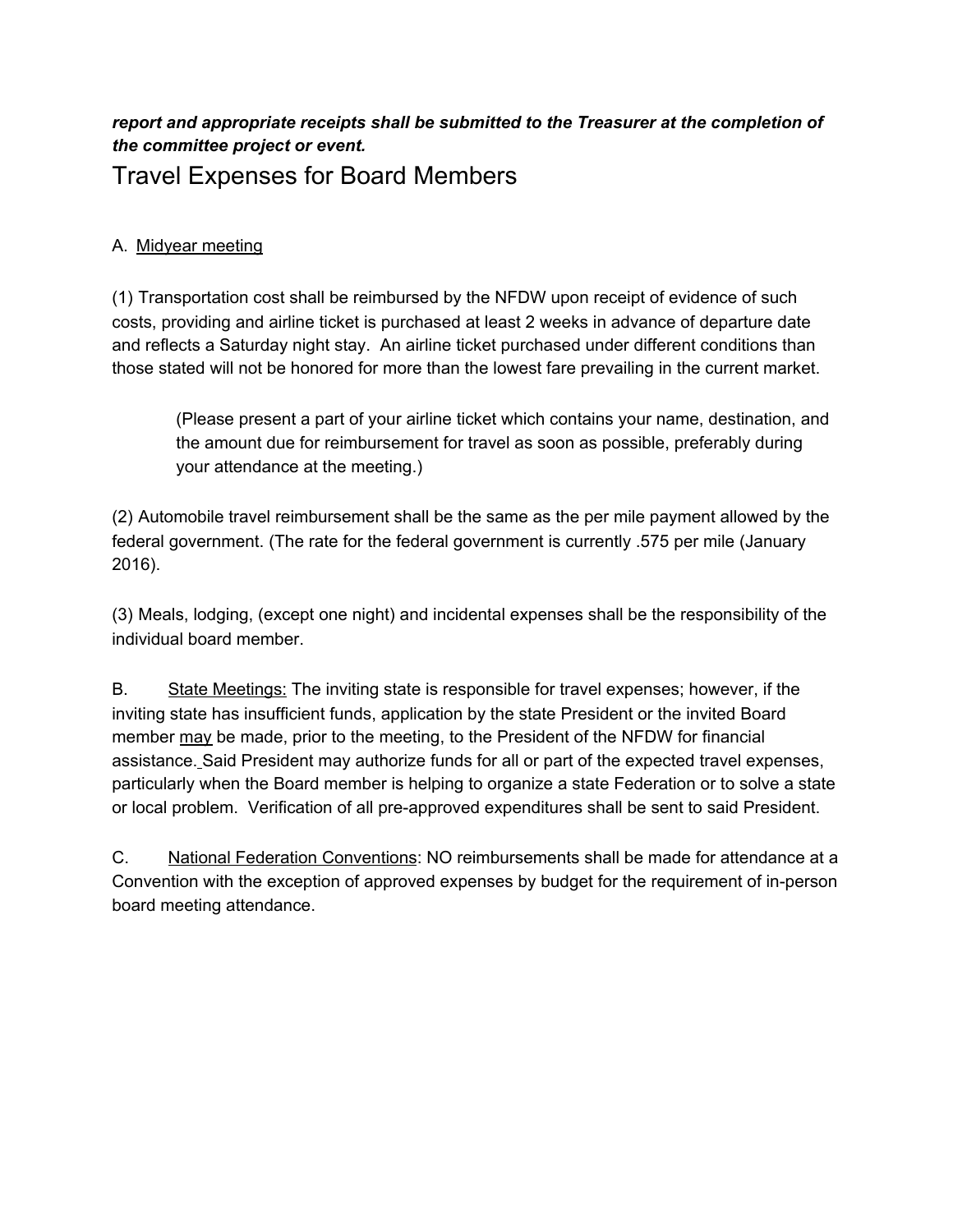# Regional Director's Report

The REGIONAL DIRECTOR will contact the President of State Federations (or Clubs in states that are not Federated) in their respective regions twice a year and file a report of the status of those Federations with the President and Membership & Development Chair of NFDW. In states that are not Federated, the Regional Director will contact the Democratic State Party to find the status of women's Democratic organizations in the state and report to the President and Board of NFDW.

#### Regional Director's Semi-Annual Report

| Due October 1 and April 1 of each year.                                    |        |                    |  |
|----------------------------------------------------------------------------|--------|--------------------|--|
| To be submitted to the NFDW President and Membership and Development Chair |        |                    |  |
| Name of State                                                              | Region |                    |  |
| Does the State have a Democratic women's organization? Yes                 |        | No                 |  |
| President                                                                  |        |                    |  |
| <b>Address</b>                                                             |        |                    |  |
| E-mail                                                                     |        |                    |  |
| Phone                                                                      |        |                    |  |
| <b>Vice President or President-Elect</b><br><b>Address</b>                 |        |                    |  |
| E-Mail                                                                     |        |                    |  |
| Phone                                                                      |        |                    |  |
| Treasurer                                                                  |        |                    |  |
| <b>Address</b>                                                             |        |                    |  |
| E-mail                                                                     |        |                    |  |
| How often do they meet?                                                    |        |                    |  |
| <b>Number of Members</b>                                                   |        | <b>Annual Dues</b> |  |
|                                                                            |        |                    |  |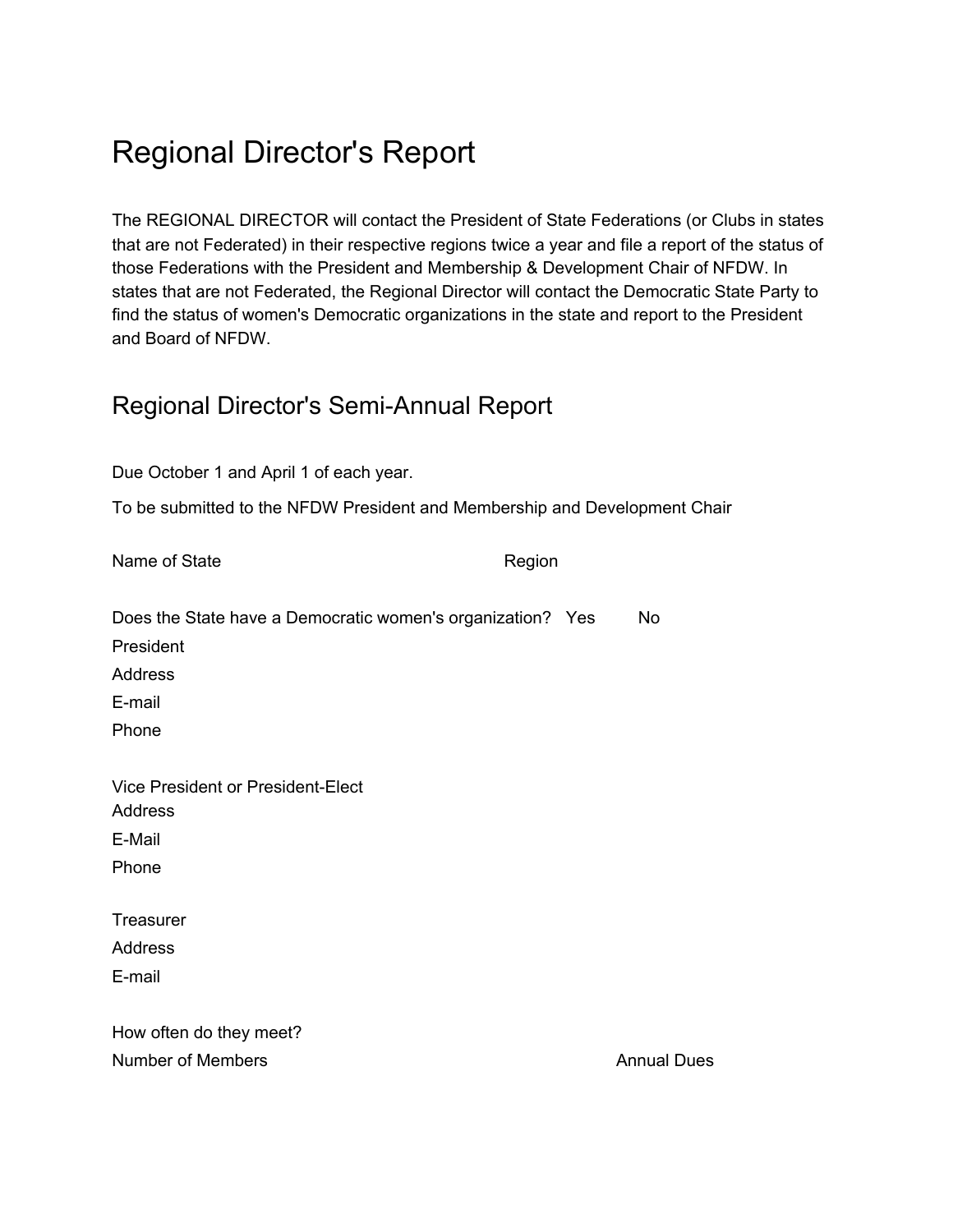Phone\_\_\_\_\_\_\_\_\_\_\_\_\_\_\_\_\_\_\_\_\_\_\_\_\_\_\_\_\_\_\_\_\_\_\_\_\_

Does organization have a budget? Yes No Are there working Committees? Yes No Do they meet regularly? Yes No Does the organization have a newsletter? Yes No How often is it published? Do all members have and use by-laws? Yes No Name potential Democratic women leaders from the State:

Comments:

Contacted by: (mail, email, phone, in person)

Name of person contacted: Address Phone Email Date of Report

Regional Director Signature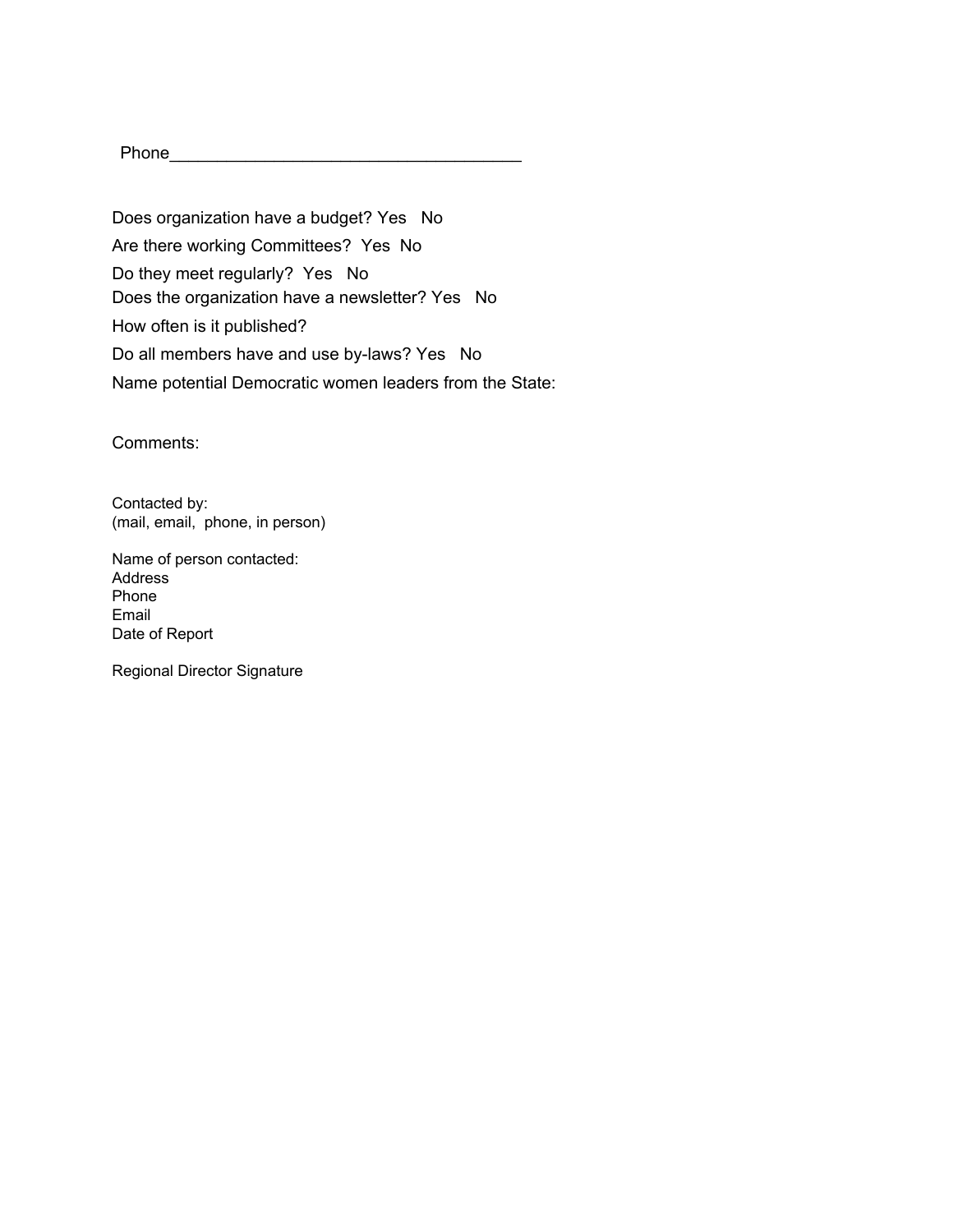## A Sample Resolution

#### RESOLUTION ADVOCATING D.C. VOTING REPRESENTATION IN CONGRESS

WHEREAS: The National Federation of Democratic Women was organized in 1971 as a means of supporting women's voices within the Democratic party; and continues today to promote justice and equality for all citizens for the United States of America; and

WHEREAS: the District of Columbia Voting Rights Act of 2007 passed in the U.S. House of Representatives bill S-1257, now being considered by the Senate; and

WHEREAS: Democracy is a birthright for all Americans, including those living in America's capital, Washington D.C.; and WHEREAS: District residents have no vote in either the U.S. Senate or U.S. House of Representatives; and

WHEREAS: Law abiding people should not be taxed without representation and District residents pay \$3.6 billion annually, the second highest Federal income taxes per capita in the country, (only residents of Connecticut pay higher per capita taxes); and

WHEREAS: District residents have always served our nation when called to defend democracy in all American wars, D.C. lost more people in the Vietnam War than 10 other states; and

WHEREAS: The District of Columbia has nearly 80,000 more people living within its borders (572,059) than the entire state of Wyoming (493,782) and is close in population to six other states: Alaska-626,932; Delaware-783,600; Montana- 902,195; North Dakota-642,200; South Dakota-754,844; and Vermont-608,827; and

WHEREAS: Without a vote in Congress, District citizens are denied a voice in decisions that affect every aspect of their daily lives including public health, safety, education, economic policies and home ownership; and

WHEREAS: Minority members of Congress have placed un-American, completely unacceptable attachments to the District's voting representation bill to prevent its passage, such as the 2010 rider that advocated concealed weapons and would prohibit our local control of gun laws; and

WHEREAS: The United States of America is the only democratic nation in the world to deny citizens living in the nation's Capitol representation in the national legislature;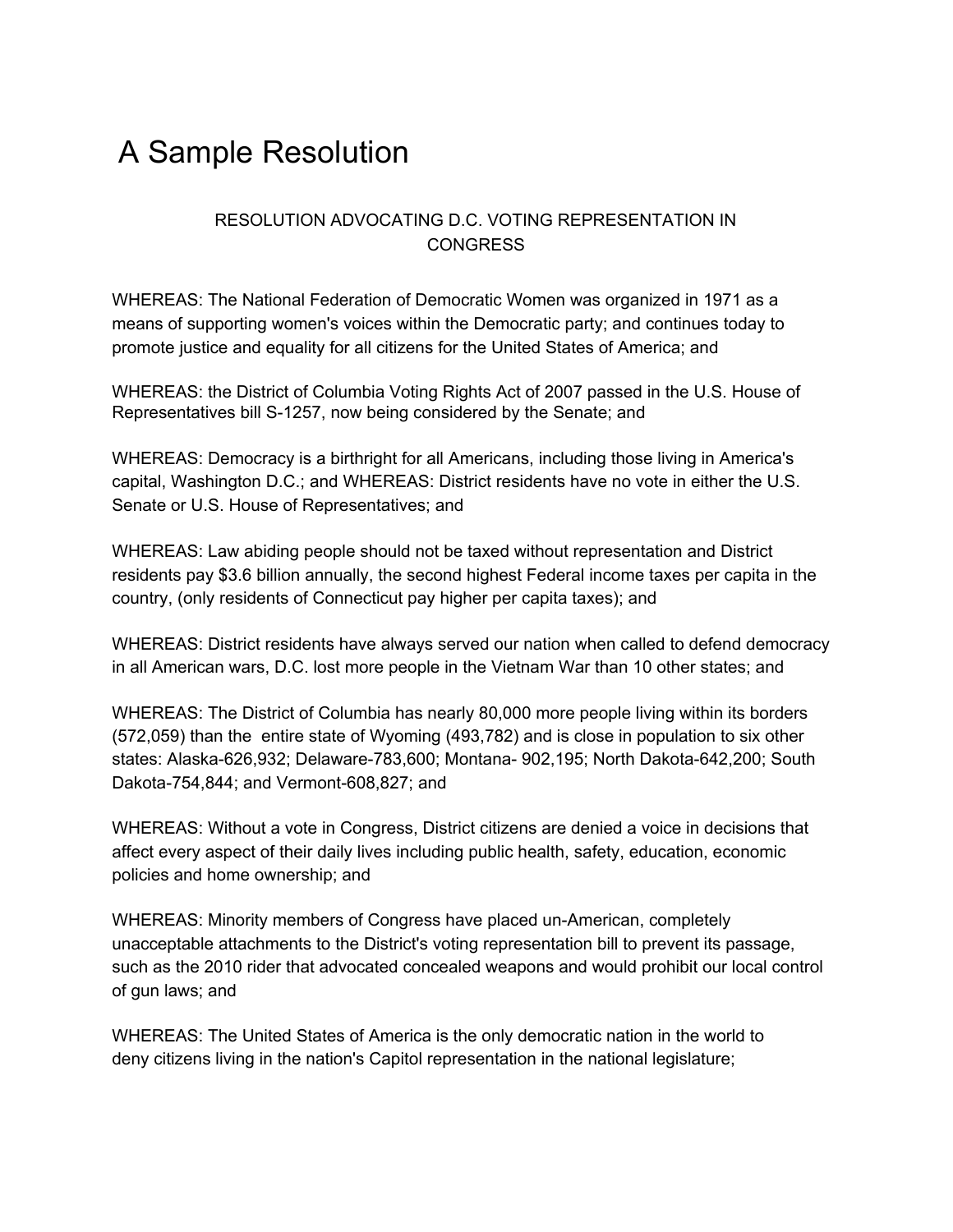THEREFORE BE IT RESOLVED: That the National Federation of Democratic Women hereby recommends passage of Legislation to assure full voting representation in Congress for the residents of the District of Columba; and

BE IT FURTHER RESOLVED: That the Secretary of the National Federation of Democratic Women forward a copy of this resolution to all chartered National Federation of Democratic Clubs throughout the country.

Submitted by: NATIONAL WOMEN'S DEMOCRATIC CLUB Presented by: NFDW RESOLUTIONS COMMITTEE (Date) June 3, 2010 ADOPTED : NATIONAL FEDERATION OF DEMOCRATIC WOMEN June 6, 2010, Pat Hobbs, President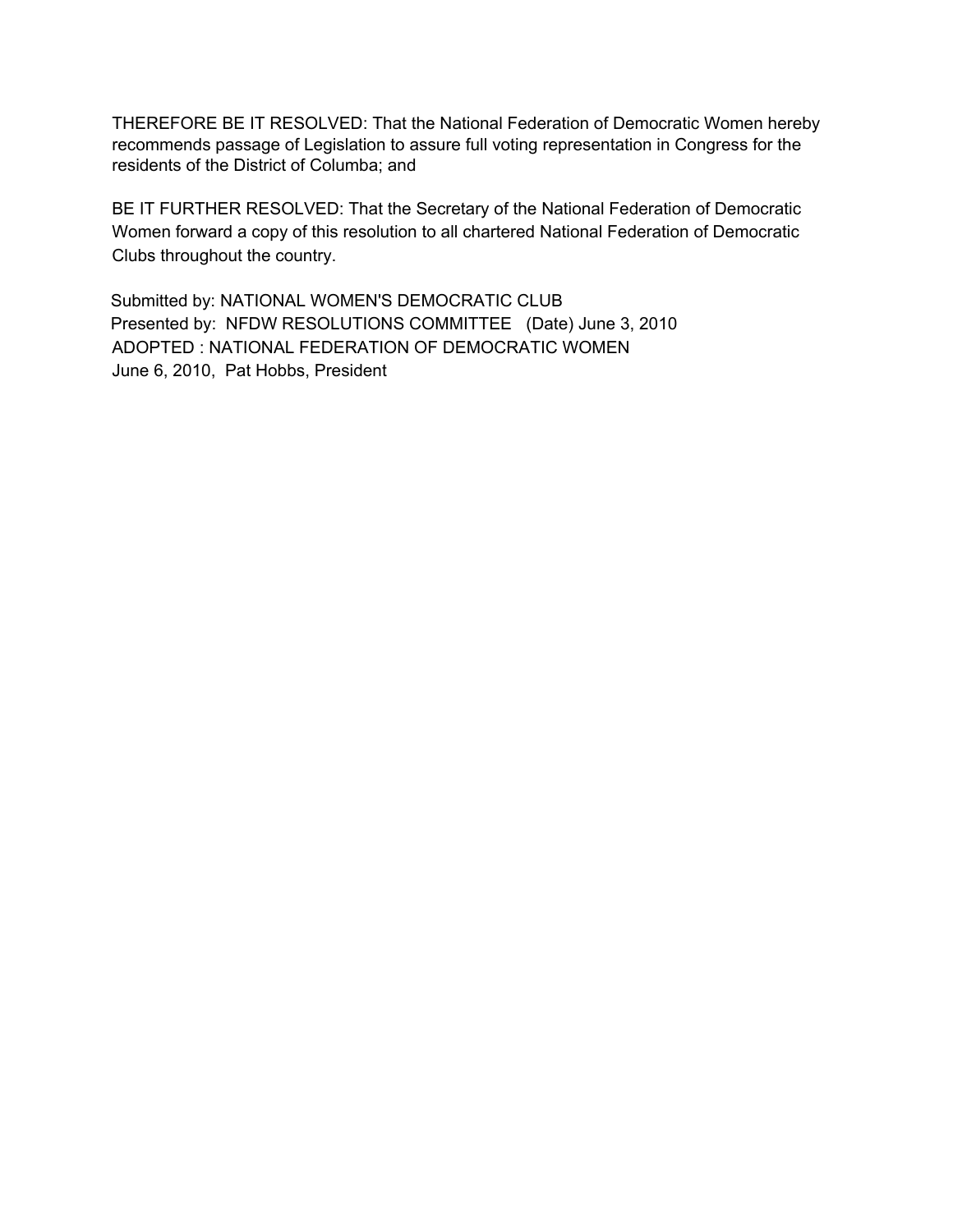## Past Presidents

1971-1977 Rilla Moran Woods – Tennessee 1977-1979 Jean Ohm – South Dakota 1979-1981 C. DeLores Tucker – Pennsylvania 1981-1983 Patty Evans – Indiana 1983-1985 Angie Elkins – North Carolina 1985-1987 Caroline Wilkins – Oregon 1987-1989 Ruth Rudy – Pennsylvania 1990-1991 Kay O'Connell – Connecticut 1991-1993 Dr. Gwen McFarland – Tennessee 1993-1995 Pat Frank – Oklahoma 1995-1997 Charlotte Coker – Washington 1997-1999 Annette Jones – Washington, D.C. 1999-2001 Dr. Corinne Anderson – Mississippi 2001-2003 Virgie M. Rollins – Michigan 2003-2005 Dorothy Mrowka – Connecticut 2005-2007 Barbara Mansfield – Louisiana 2007-2009 Helen Knetzer – Kansas 2009-2011 Pat Hobbs – California 2011-2013 Janice Haynes Davis – Washington,DC 2013-2015 Carye Blaney – West Virginia 2015-2017 Joanne Sullivan – Connecticut 2017-2019 Susanna French – Kentucky

## Past National Conventions

 Nashville, Tennessee – Airport Hilton Inn Washington D.C. – Shorham Hotel Omaha, Nebraska – Hilton Pierce, South Dakota – Kings Inn Charleston, WV – Daniel Boone Hotel Phoenix, Arizona – Hyatt Hotel Washington, D.C. – Washington Hilton Seattle, Washington – Washington Hilton Hartford, Connecticut – Hilton Hotel Indianapolis, Indiana – Hilton Hotel Nashville, Tennessee – Opryland Hotel Denver, Colorado – Executive Tower Hotel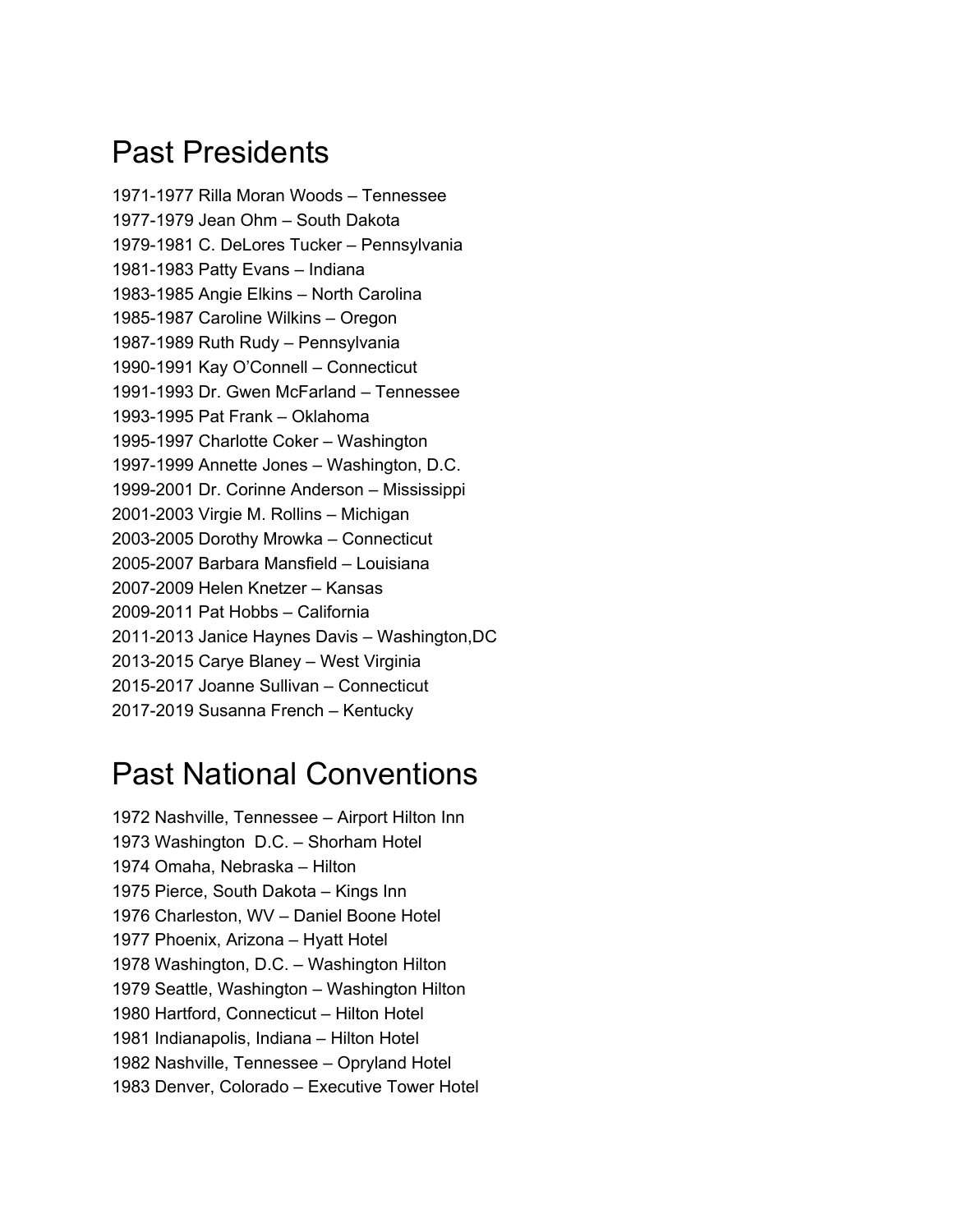Wichita, Kansas – Hilton Hotel Washington, D. C. – Washington, Hilton Little Rock, Arkansas – Excelsior Hotel Philadelphia, Pennsylvania – Hershey Hotel Albuquerque, New Mexico – Hilton Hotel Wesley Chapel, Florida – Saddlebrook Resort Washington, D.C. – Omni Hotel Detroit, Michigan – Weston Renaissance Ctr Ft. Mitchell, Kentucky – Drawbridge Inn Austin, Texas – Hilton Hotel St. Louis, Missouri – St. Louis Airport Inn Portland, Oregon – Shilo Airport Suites San Juan, Puerto Rico – Marriott Resort Biloxi, Mississippi – Holiday Inn Ashville, North Carolina – Radisson Hotel Little Rock, Arkansas – Double Tree Hotel Washington, D.C. – Capitol Hill Quality Inn Cleveland, Ohio – Ehornton Cleveland Center Oklahoma City, Oklahoma – Embassy Suites Hartford, Connecticut – Hilton Hotel Colorado Springs, CO – Doubletree Hotel Kansas City, Kansas – Hilton Garden Inn Atlantic City, New Jersey – Tropicana Hotel Charleston, West Virginia – Marriott Hotel Albuquerque, New Mexico – Marriott Hotel San Juan, Puerto Rico – LaConcha Resort Knoxville, Tennessee – Crowne Plaza Hotel Washington, D.C. – L'Enfante Hotel Louisville, KY – The Brown Hotel Charleston, West Virginia – The Marriott Hotel Kansas City, Missouri – Sheraton Crown Center Atlantic City, New Jersey – Resorts Casino Charleston, South Carolina – The Francis Marion Hotel Atlanta, Georgia – Hyatt Regency Atlanta Tempe, Arizona – Tempe Mission Palms Resort Albany, New York – The Desmond Hotel